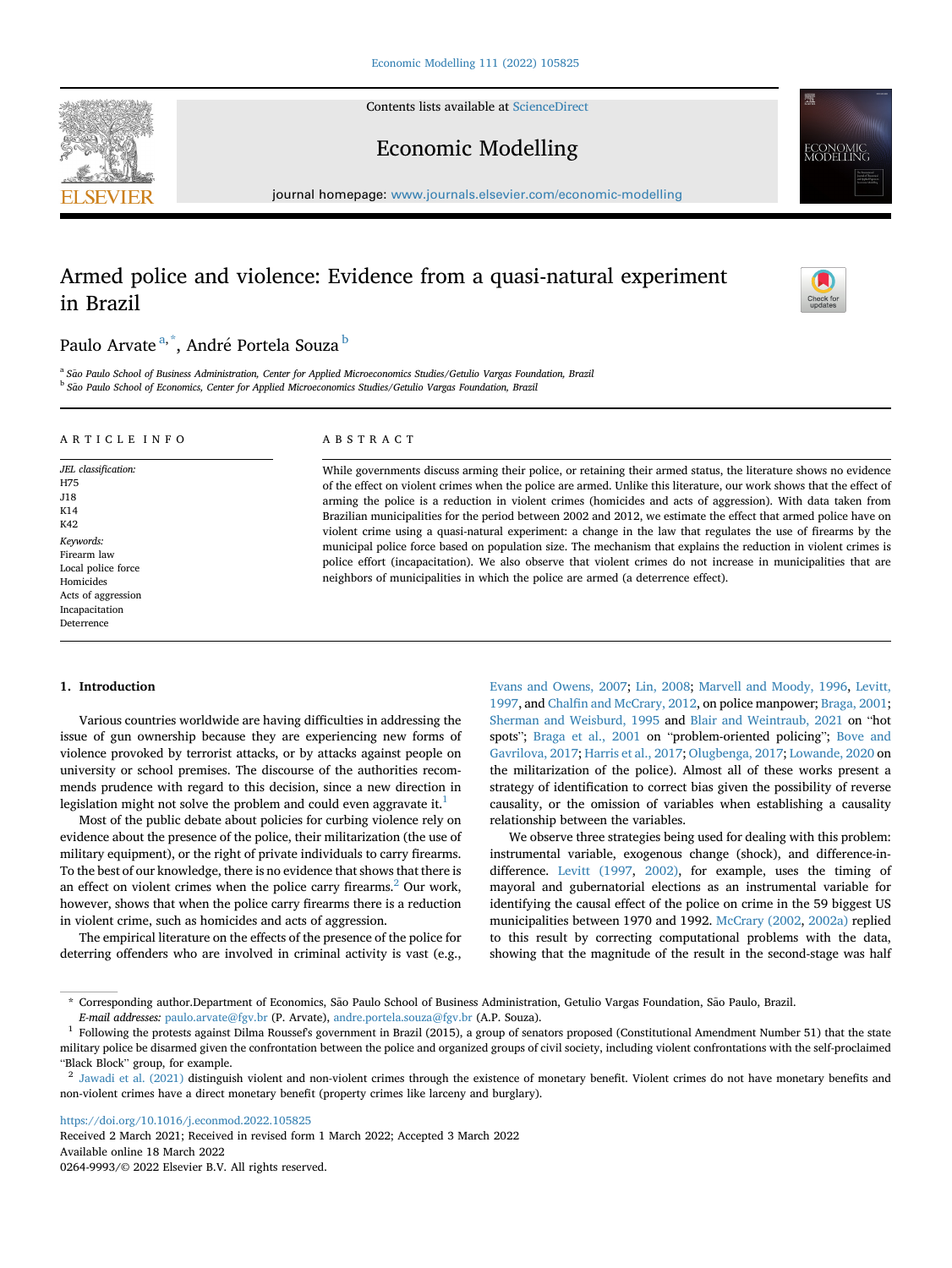what was published and statistically indistinguishable from zero. In exogenous change (shock), [Di Tella and Schargrodsky \(2004\)](#page-12-17) used the moment of the terrorist attack (July 1994) on the main Jewish center in Buenos Aires (Argentina) as a change that led to unusual police protection. [Draca et al. \(2011\)](#page-12-18) also use the terrorist attack (a shock) in Central London as causing an unusual change in the police (police activity in Central London increased by over 30 percent in the six weeks following the July 7, 2005 bombings as part of a police deployment policy stylishly entitled "Operation Theseus" by the authorities). The last two hot-spot studies find evidence that a police force reduces crime. Interestingly, the police used firearms as usual/standard equipment in one of the situations (Argentina), while in the other situation they did not (England). Finally, in literature on the (de)militarization of the police, [Lowande](#page-12-12) [\(2020\)](#page-12-12), for instance, uses a difference-in-difference approach. Basically, the empirical strategy was sustained by revoking Executive Order 13,668 in January 2015. The results show that demilitarization does not lead to any change in violent crimes or an increase in officer deaths (comparing demilitarized municipalities with municipalities that were not affected by the program).

We leverage a quasi-natural experiment in Brazil, which creates the appropriate environment for investigating this issue. The Brazilian central government approved new federal legislation in 2003 (the Statute of Disarmament No.10,826) that increased the requirements for individuals who wish to purchase a gun, and banned civilians from carrying guns (a homogenous change; for all individuals in any municipality). It allowed non-metropolitan municipalities, however, to decide whether their municipal police should carry firearms (this was a heterogeneous change for some municipalities). Only non-metropolitan municipalities with 50,000 inhabitants or more are allowed to have an armed municipal police force. We produce our evidence using panel data for the 2002 to 2012 period for non-metropolitan municipalities with a municipal police force, and the population discontinuity rule (more than or fewer than 50,000 inhabitants) as an exogenous source of variation that explains the choice of police (armed or unarmed). This is basically a parametric regression discontinuity design (RDD) in two-stages.

Following [Becker's model \(1968\),](#page-12-19) in fact, the general idea is that police intervention affects the calculation of individual decisions about criminal activity and, as a consequence, has an aggregate result on homicides and acts of aggression. Assuming that this intervention has incapacitation and deterrence effects (see also [Rehman et al., 2017\)](#page-12-20), one of the main challenges of empirical literature is to correctly identify each mechanism in the aggregate results (Chalfi[n and McCrary, 2017\)](#page-12-21). We try, therefore, to disentangle these two channels using two procedures; first, we treat police intervention as a general deterrent that changes the behavior of offenders (see the studies by [Levitt and Miles, 2006](#page-12-22); [Nagin,](#page-12-23) [2013;](#page-12-23) Chalfi[n and McCrary, 2017\)](#page-12-21); and second, we treat police efforts as "incapacitation" (see the studies by [Levitt, 1998](#page-12-24); [Owens, 2013;](#page-12-25) [Bove and](#page-12-9) [Gavrilova, 2017;](#page-12-9) [Harris et al., 2017](#page-12-10)).

With a sample that is restricted to the State of São Paulo, for which we have access to police data, we explore the incapacitation mechanism. We find evidence suggesting that the reduction in crime is at least partially due to greater police efforts. Armed police make a greater number of inquiries, the number of individuals over 18 years old arrested for flagrant criminal behavior increases, as do the seizure of narcotics, the number of vehicles recovered, and the number of arrests. These results suggest that incapacitation might be one of the channels that explain the reduction in crime.

Although we have no data on offenders who carry weapons that would allow us to directly investigate offenders' reactions, in shedding light on deterrence mechanisms we find evidence of a reduction in the number of firearm seizures in those municipalities where the police are armed. We also investigate the spillover effects on neighboring municipalities (municipalities in which the police do not carry firearms, but where the police in adjacent municipalities do). The 15% of municipalities that have a municipal police force (the average between 2002 and 2012) and their distribution in Brazil allows us to introduce this type of

strategy: to verify whether potential offenders migrate from municipalities in which the local police start carrying firearms to nearby municipalities in which the local police do not use firearms. If crime is migrating (crime in neighboring municipalities is increasing), then incapacitation might not be so important, but if it is not migrating, then incapacitation becomes important. We find that, given these conditions, violent crime decreases in neighboring municipalities. In doing this same exercise in São Paul State in isolation, we observe no change in the rate of violent crimes. We interpret the effect of incapacitation, therefore, as the dominant factor for explaining the reduction in violent crimes in Brazil.

Finally, we extended our identification strategy of the main results to include: a different functional form in the parametric RDD estimate (quadratic) in the first-stage (the main result is linear); Poisson results with control function in the second-stage; and controlling for heterogeneous police manpower in the results ([Levitt, 1997](#page-12-3); Chalfi[n and McCrary,](#page-12-21) [2017\)](#page-12-21). The main results remain robust.

Although recent studies involving the (de)militarization of the police show no evidence of an effect on violent crime ([Bove and Gavrilova,](#page-12-9) [2017;](#page-12-9) [Harris et al., 2017](#page-12-10); [Olugbenga, 2017;](#page-12-11) [Lowande, 2020\)](#page-12-12), Chalfi[n and](#page-12-21) [McCrary \(2017\),](#page-12-21) our more conservative result for Brazil (with the Poisson control function in the second stage) shows a reduction in homicides of between 0.5% and 1.9%, and in acts of aggression of between 0.6% and 2.3% per 100,000 inhabitants in municipalities that have armed police compared to municipalities in which the police are unarmed.

This paper makes important and novel contributions to the literature. First, we compare the difference between having armed police and unarmed police (no heterogenous military equipment, like in some cases in the US 1033 Program), and the consequent results on violent crime. Second, we obtain evidence in the main channel that might suggest an explanation for our findings (Chalfi[n and McCrary, 2017](#page-12-21)): incapacitation. We also investigate the expansion of violent crimes in municipalities that are the neighbors of municipalities in which the police are armed, and we observe no deterrence effect.

Unlike other experiments that are based on main cities and their metropolitan areas ([Di Tella and Schargrodsky, 2004;](#page-12-17) [Draca et al., 2011;](#page-12-18) [Adda et al., 2014\)](#page-12-26), our natural experiment, which employs many small and medium-sized cities outside metropolitan areas, contributes to the applied literature on crime in general terms. To the best of our knowledge, this dimension is rarely covered in crime experiments.

This paper is organized in eight sections, including this introduction. Section [2](#page-1-0) describes a simple model showing the influence of armed police on individual decisions about violent crimes. Section [3](#page-2-0) describes the institutional background. Section 4 describes the source of the data and of our sample. Section [5](#page-5-0) presents the empirical strategy. Section [6](#page-7-0) presents the results. Section [7](#page-7-1) discusses possible mechanisms that might explain the results. Section [8](#page-10-0) presents an additional robustness check: police manpower as control; while Section [9](#page-11-0) presents our conclusions.

## <span id="page-1-0"></span>2. Individual decisions about violent crime and the influence of armed police

Since rational choice is considered to be an aspect of the general theory of crime [\(Loughran et al., 2016\)](#page-12-27), following the seminal idea from [Becker \(1968\)](#page-12-19) in partial equilibrium (see [Adda et al., 2014](#page-12-26) in general equilibrium), a rational individual (offender) will decide to commit a violent crime by observing the net income from committing a physical offense by way of its benefit and costs:

$$
NET\_INC(x) = y(x) - p(x, AP)^* f(x, AP)
$$
\n(1)

where  $NET\_INC(x)$  is the net income received from an offense (this income is available to the offender in an illegal activity; see also [Jawadi](#page-12-16) [et al., 2021](#page-12-16), about the possible association between types of crime and types of income) associated with (i.e., x variable) either the number of violent crimes committed or the severity of the violent crime (homicides or aggression);  $y(x)$  is the benefit from this violent crime (the gross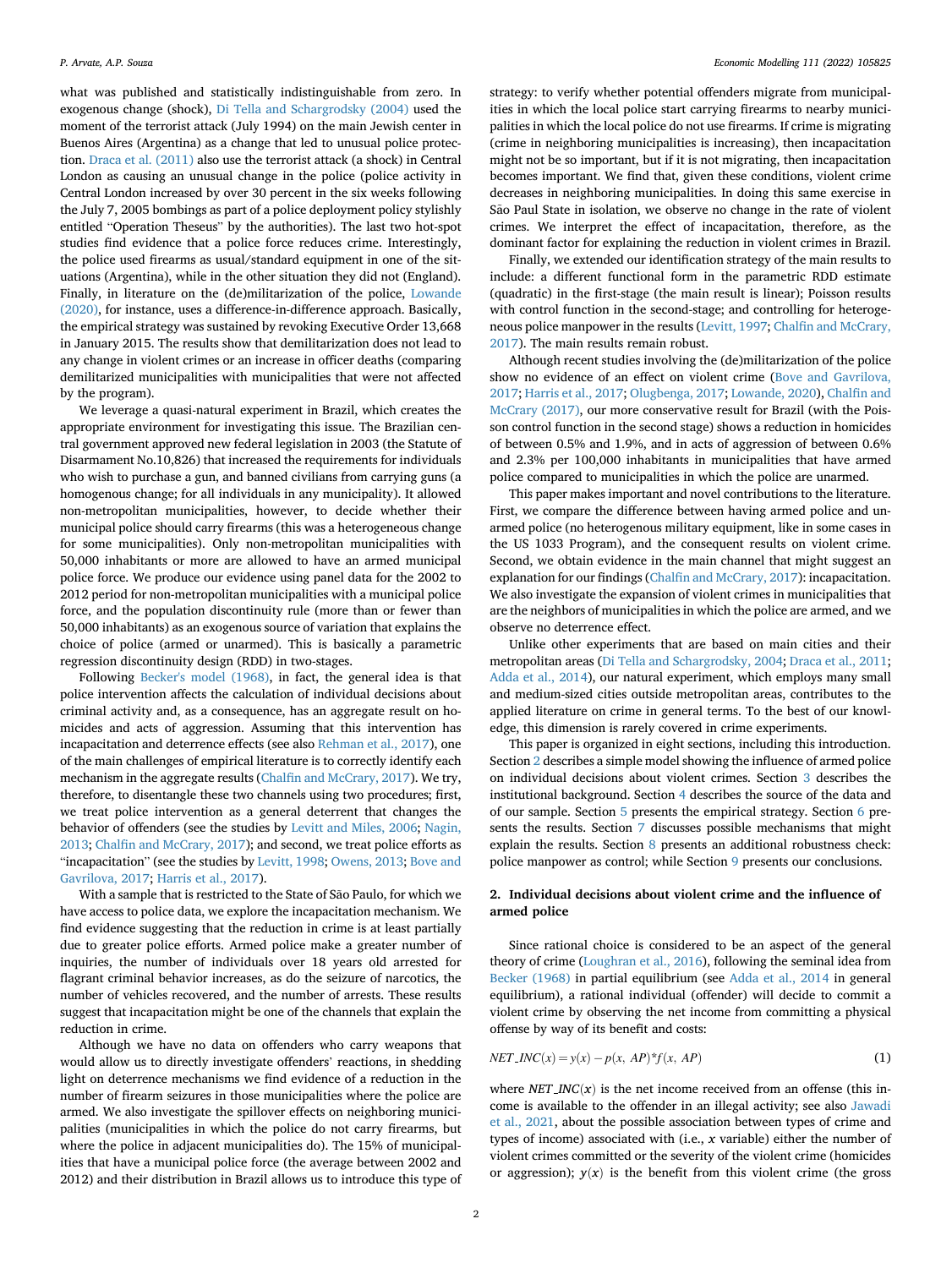income derived from an offense), which also depends on the  $x$  variable:  $y'(x) > 0$ ,  $y''(x) < 0$ ;  $p(x, AP)$  is the probability that the offender will be  $g(x) > 0$ ,  $g(x) < 0$ ,  $p(x) < 0$ ,  $p(x)$  is the probability that the oficiality with be caught committing a violent crime, which also depends on the x variable: crime (prison); f is transformed into the equivalent income received from a violent crime (income from an offense committed), which also depends on the  $x$  variable;  $AP$  is the "status acquired" by the police because of their work instrument: a firearm. The armed police have an influence on the net income received by the offender in two ways: 1) incapacitation (f): armed police are more efficient at fulfilling their role in terms of justice. The justice system determines compliance with and enforcement of the law. Efficient police are fundamental in terms of law enforcement. The literature has already established the influence of police manpower on their efficiency (see Chalfi[n and McCrary, 2017](#page-12-21)); given that the level of f depends on a combination of compliance and enforcement, we can find heterogeneity at the f level. Thus, armed police (*AP*) increase the effective punishment:  $f'$ (*AP*) > 0; f'' (*AP*) < 0; 2); 2) deterrence (*p*): armed police also affect the probability that the offender will be caught committing some type of violent crime, because the police are better prepared for action (see [Levitt and Miles, 2006](#page-12-22); [Nagin, 2013;](#page-12-23) Chalfi[n and](#page-12-21) [McCrary, 2017\)](#page-12-21). Since other factors of the police can influence the probability that the offender will be caught committing a violent crime (see [Nagin, 2013\)](#page-12-23), we assume that armed police (AP) increase the probability of the offender being caught:  $p'(AP) > 0$ ;  $p''(AP) < 0$ .

Under these conditions, the optimal level of net income from an offense that guides the offender with regard to the number of violent crimes they commit (or their severity) is:

<span id="page-2-1"></span>
$$
y(x) - p'(x)f(x, AP) + p(x, AP)f'(x) = 0
$$
\n(2)

We observe in equation [\(2\)](#page-2-1) that this optimal level of net income is the point at which the marginal benefit of violent crime  $(y(x))$  is equal to its marginal cost  $(p'(x)f(x, AP) + p(x, AP)f'(x))$ . In this condition, the offender is indifferent to additional violent crime. If the marginal benefit of violent crime, however, is superior to the marginal cost, the offender increases the number or severity of the violent crimes committed. On the other hand, if the marginal benefit of violent crime is inferior to the marginal cost, the offender reduces the number and severity amount of the violent crimes they commit. Armed police increase the marginal cost for the offender through  $f$  and  $p$  (the marginal benefit is less than the marginal cost). Armed police, therefore, result in fewer individual violent crimes being committed, and in aggregate, with the number of violent crimes observed in each municipality following this trend. The dominant effect of armed police on the increase in marginal cost (deterrence or incapacitation) on the aggregate number of violent crimes, however, depends on empirical investigation.

## <span id="page-2-0"></span>3. Institutional background

#### 3.1. The Brazilian municipal police

The municipal police were created in 1988 by the Federal Constitution to protect municipal public properties, services and facilities. Over time, the duties of the municipal police have diversified into performing several public safety functions. Among their urban activities municipal police are responsible for: (i) school and street patrols; (ii) assistance with traffic control; (iii) assisting the state civil police and the military police; (iv) promoting educational activities; and (v) controlling and combatting illegal or informal (clandestine) municipal businesses ([MUNIC-IBGE,](#page-12-28) [2012\)](#page-12-28).

The municipal police come under the local authority (Executive and Legislative Branches), while the state civil and military police forces fall under state authorities, and the federal police come under the federal authority. In any given municipality, therefore, three police forces (federal, state, and municipal) may work on solving crimes depending on the criminal occurrence. According to the Planning Coordinator & Analyst of

the Department of Public Safety of the São Paulo State government, the municipal police, the largest police contingent in non-metropolitan municipalities, are responsible for ostensible policing. The state military police coordinate policing, and act in criminal events when either the municipal police or the population calls on them to intervene. The state civil police are responsible for investigating criminal events. We interviewed civil police chiefs in the State of São Paulo who reported on the importance of the municipal police in everyday life. According to them, the police on the streets in big cities in the state, like Piracicaba, Campinas, Ribeirão Preto, and Sorocaba are municipal police.

## 3.2. Armed municipal police legislation

The increase in tasks over time has generated a demand for the use of similar technologies for combatting crime, including the use of firearms. Recognizing the possibility of a generalized and indiscriminate use of this instrument, the Federal Legislature decided to regulate the use of firearms by individuals and police forces by enacting Law No. 10,826 on December 22, 2003, called the Statute of Disarmament. This law increased the requirements for individuals who wish to purchase a gun and banned civilians from carrying them. $3$  Chapter III, Article 6 also establishes the criteria under which municipal police can carry firearms. These criteria are as follows: (i) all municipalities in metropolitan areas are allowed to have municipal police that carry firearms, and members of the local police force can carry them at any time<sup>[4](#page-2-3)</sup>; (ii) for all municipalities in non-metropolitan areas, permission to carry firearms depends upon the size of the municipality. In municipalities with fewer than 50,000 inhabitants, local police officers cannot carry firearms. In municipalities with 50,000 inhabitants or more, municipal police officers can bear firearms.<sup>[5](#page-2-4)</sup> Members of the local police force in municipalities with a population between 50,000 and 500,000 can only use firearms as instruments for security purposes during working hours. Municipal police officers in municipalities with over 500,000 inhabitants, however, can also carry firearms outside of their working hours.

As explained in more detail below, we explore the population eligibility criterion established by federal law (2003) as a source of exogenous variation in the probability that a municipality has local police carrying firearms, since this can solve the existing bias in the investigation into the effect of armed police on violent crime.

<span id="page-2-2"></span><sup>&</sup>lt;sup>3</sup> See the importance of the Statute of Disarmament in [Hartung \(2009\)](#page-12-29) and [Dos](#page-12-30) [Santos \(2012\).](#page-12-30)

<span id="page-2-3"></span><sup>4</sup> Metropolitan and non-metropolitan municipalities are established by law. The metropolitan areas include Manaus, Belém, Macapá, São Luis, Sudoeste Maranhense, Cariri, Fortaleza, Natal, João Pessoa, Campina Grande, Recife, Maceio, Agreste, Aracaju, Salvador, Belo Horizonte, Vale do Aço, Vitoria, Rio de Janeiro, São Paulo, Baixada Santista, Campinas, Curitiba, Londrina, Maringá, Florianópolis, Itajaí, Nordeste Catarinense, Rio Itajaí, Carbonífera, Tubarão, Lages, Chapecó, Porto Alegre, Cuiabá, Goiânia, Nordeste – Rio Grande do Sul, Urbana Sul – Rio Grande do Sul, Integrada de Desenvolvimento, do Distrito Federal e Entorno, Integrada de Desenvolvimento da Grande Teresina e Integrada de Desenvolvimento do Polo Petrolina e Juazeiro.

<span id="page-2-4"></span><sup>5</sup> When this law was established, the number of 50,000 inhabitants was challenged by municipalities. Reading the arguments on the bill proposed by federal deputy Carlos Sampaio (bill number 3854/2004) to change this cutoff, we clearly observe dissatisfaction: "Thus, the legal field established an unreasonable discrimination based on random numerical data – municipal population – which has no relationship with the level of risk that the municipal police are subjected to. It is possible that the level of insecurity of a municipality with forty-five thousand inhabitants is much higher than the level of uncertainty of a municipality with fifty-one thousand inhabitants. However, in the second case, the municipal police have the right to bear arms in service and, at first, they did not."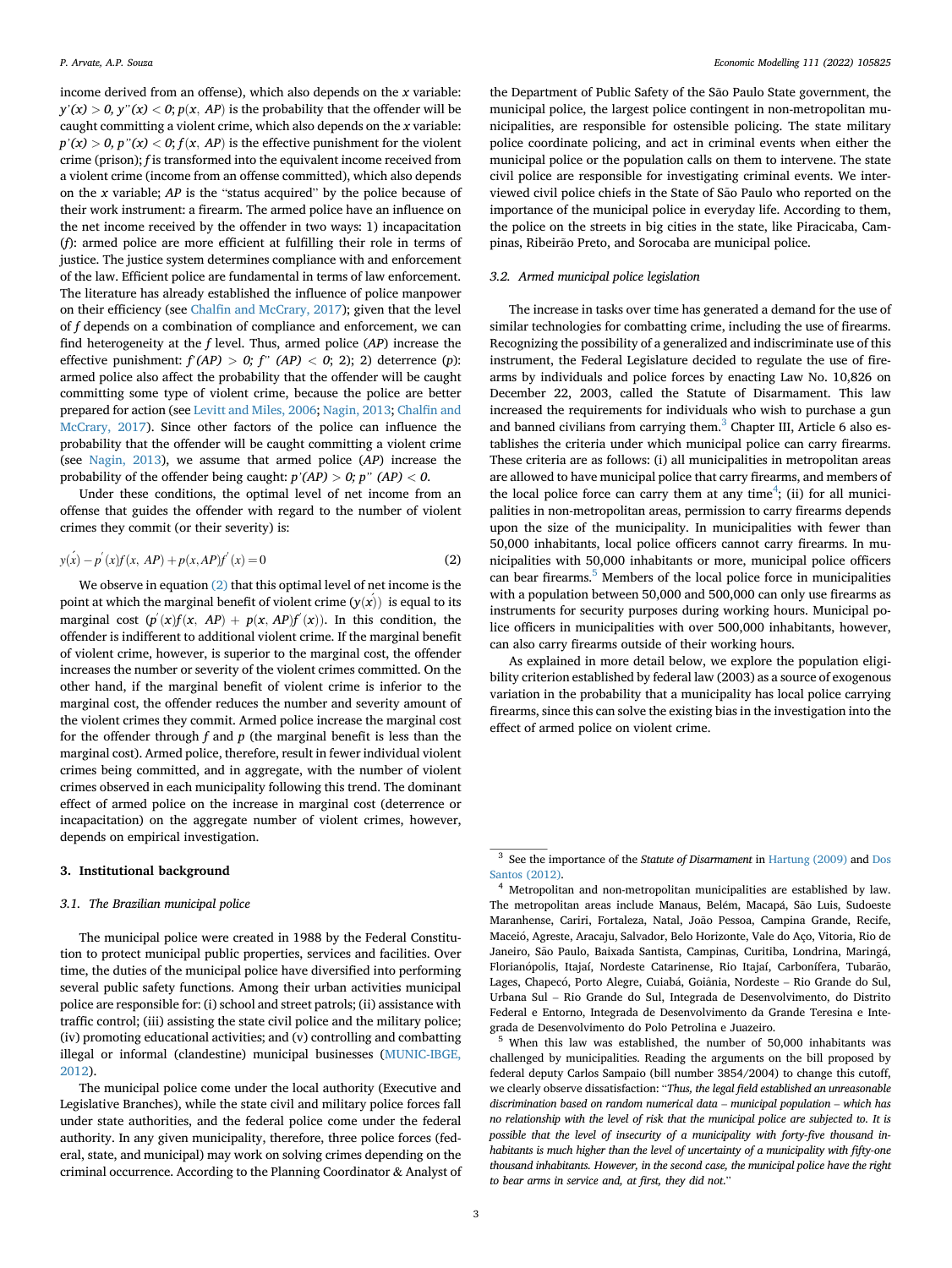## 4. Data and sample selection

#### 4.1. Data sources

We compiled different sources of data for this work. First, we collected information about municipal police and whether they are armed or not from the MUNIC survey (Pesquisa de Informações Básicas Municipais), which has been produced by the Brazilian Census Bureau, IBGE (Fundação Instituto Brasileiro de Geografia e Estatística) every two or three years since 2001. MUNIC is a census of all Brazilian municipalities and carries information about the structure and functioning of municipal public institutions. The questionnaire is completed by the administrative branch of the municipality. Particularly relevant to our study is the information available for selected years about the existence of municipal police forces and the possession of firearms. Information about the municipal police is available for the following years: 2002, 2004, 2006, 2009, and 2012. These are the years we used in our analysis.

MUNIC information about the possession of firearms is only available for the following years: 2004, 2006, 2009, and 2012. Since the law changed in 2003, we also want to obtain information on the use of firearms for 2002. We collected these data ourselves retrospectively. First, we collected retrospective information about the use of firearms by the local police for 2002 for a group of municipalities that was used in our national sample. A total of 818 municipalities declared in the 2002 MUNIC (IBGE) survey that they had a municipal police force during that year. We contacted these municipalities directly and obtained 221 accurate answers; the municipal public agent knew the municipal police situation in 2002. Of these municipalities, 44 declared that their municipal police used firearms in 2002, 177 of them declared that their municipal police did not use firearms in 2002, and the remainder either did not know, or did not reply to our questions. We assume that in those municipalities for which we did not receive a precise answer, the local police did not use firearms.<sup>[6](#page-3-0)</sup> To check the sensitivity of the imputation procedure of our main samples, we performed a second procedure in which we excluded from our exercise those municipalities for which we received no precise answer as to whether the local police use firearms. The results from this alternative sample are consistent with the main results for Brazil discussed in the results section (see Table A1 in the online appendix without the result with Poisson with control function).

We present our main results for Brazil as a whole, but we use information from the State of São Paulo for investigating the police (police effort; for example, the total number of inquiries, the number of individuals arrested for flagrant behavior, the seizure of narcotics, the number of recovered vehicles, the number of arrests, and the seizure of firearms). This information is important when investigating mechanisms. The information is aggregated at the municipal level on a yearly basis. The data were collected from the Department of Public Safety of the São Paulo State government (INFOCRIM).

National information about crime outcomes (homicides and acts of aggression) was obtained from the National Public Hospital Reports of the Ministry of Health (SIM/DATASUS). Physicians register events (homicides or acts of aggression). They can occur on the street or in households. The Ministry of Health compiles, organizes and makes publicly available a series of indicators that are constructed from

different data sources. The SIM/DATASUS system collects information from hospital reports that is provided by victims; this information is of particular interest. The information is aggregated at the municipality level and by year, and has been made publicly available to all municipalities since 1996. We use this information to construct our crime outcomes (crimes against the person – homicide and acts of aggression rates – following the World Health Organization, ICD-10, Chapter XX). We created homicide and aggression indicators for all municipalities and merged them with the MUNIC dataset for 2002, 2004, 2006, 2009 and 2012. Our reference for this source was "The Brazilian National Hospital Report".

We also constructed municipality control variables that are derived from additional data sources. We used demographic and economic control variables at the municipality level. The demographic controls (municipal population and the percentage of the total municipal population between 15 and 29 years old (see the importance of juvenile crime in India; [Dutta et al., 2020](#page-12-31)); Chalfi[n and McCrary, 2012;](#page-12-4) [Levitt, 1998\)](#page-12-24) were extracted from the DATASUS database. The education variable (the percentage of individuals in the municipality with a graduate college education) was extracted from two censuses (2000 and 2010; see [Loch](#page-12-32)[ner and Moretti, 2004](#page-12-32); [Machin et al., 2011](#page-12-33)). The nominal municipal GDP (see [Dutta et al., 2020](#page-12-31)) was extracted from the IBGE.<sup>[8](#page-3-2)</sup> The real municipal GDP was calculated using the IGP-DI price index from the IBGE. Finally, we controlled for the unconditional transfer values from the federal government to the municipalities.<sup>[9](#page-3-3)</sup> This fiscal variable (Unconditional Federal Transfer – FPM) was obtained from the National Treasury and deflated by the same IBGE IGP-DI price index.

#### 4.2. Sample selection

[Table 1](#page-4-0) shows the information about the municipal police forces that either carry or do not carry firearms in non-metropolitan areas. It presents the total result, with separate results for municipalities that have fewer than, and more than 50,000 inhabitants.

Brazil had approximately 5700 municipalities in 2012, 4882 of which were in non-metropolitan areas. On average, non-metropolitan municipalities represent approximately 88% of all municipalities in Brazil. Of all the Brazilian municipalities in non-metropolitan areas, approximately 15% (average across the years) have a municipal police force. The number and distribution of municipalities nationwide is vital to our investigation into deterrence. We need a great number of neighboring municipalities without armed police that are close to those with armed police. Of these municipalities, approximately 10% have police who carry firearms. Interestingly, the process by which municipalities adopted the new law (after 2003) appears to have been captured by our data. Of the 656 Brazilian non-metropolitan municipalities with a municipal police force and fewer than 50,000 inhabitants in 2002, 22 had police who bore firearms, corresponding to 3.3% of them. Of all the 162 Brazilian municipalities with municipal police and a population equal to or greater than 50,000 inhabitants in 2002, 22 of them had a police force whose officers carried firearms, corresponding to 13.7% of them. Over the period covering the change in the law, these shares increased for both groups of municipalities. They increased more, however, in municipalities with more than 50,000 inhabitants. Indeed, in 2012 these shares were 5.8% (34/585) and 24.29% (45/186) for municipalities with fewer than and more than 50,000 inhabitants, respectively.

Fig. A1 in the online appendix shows maps of the distribution of municipal police forces across municipalities in Brazil in 2002 and 2012, respectively. Although the municipalities with municipal police are scattered across the regions, those municipalities with police who carry

<span id="page-3-0"></span><sup>6</sup> We established two procedures to obtain and check the 2002 municipal information on firearms. First, we hired a specialized firm to obtain the information from the municipalities (Destaque Pesquisa de Marketing LTDA – CNPJ 001699598/0001–68). The firm contacted by phone all municipalities in Brazil with municipal police in 2002 from a list provided by us. Second, to check the information obtained for municipalities in São Paulo state, we hired two research assistants. They contacted by phone all municipalities in São Paulo with municipal police in 2002.

<span id="page-3-1"></span>We establish three other procedures imputing the probabilities of a municipality having fire-armed local police. The results are similar and can be requested from the authors.

<span id="page-3-2"></span><sup>&</sup>lt;sup>8</sup> We do not have data of the municipal GDP for 2012. Thus, we use the GDP from 2011 to impute the 2012 GDP.

<span id="page-3-3"></span><sup>&</sup>lt;sup>9</sup> Unconditional transfers are the most important source of revenue of municipalities. See [Arvate, Mattos and Rocha \(2015\).](#page-12-34)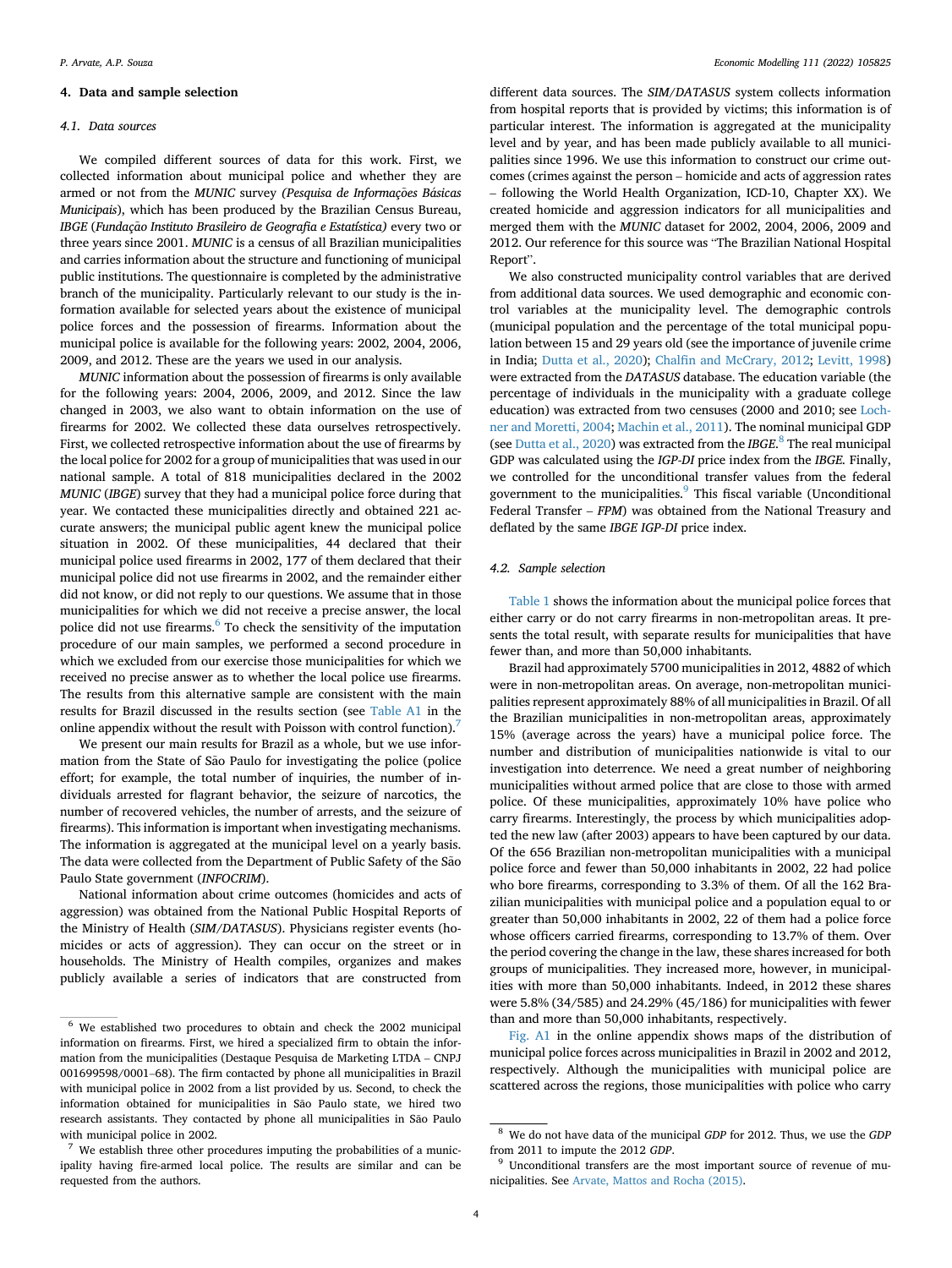<span id="page-4-0"></span>

| equal to 50,000<br>More than or<br>inhabitants<br>12<br>$\frac{4}{3}$<br>120<br>ನ<br>$\overline{4}$<br>inhabitants<br>Less than<br>50,000<br>580<br>430<br>634<br>485<br>551<br>Freq of Total<br>Municipal<br>94.62%<br>89.86%<br>88.71%<br>89.75%<br>88.58%<br>Police<br>Total<br>532<br>692<br>774<br>700<br>605<br>equal to 50,000<br>More than or<br>inhabitants<br>Inhabitants<br>Less than<br>50,000<br>Brazilian National Data<br>Freq of Total<br>Municipal<br>10.14%<br>11.29%<br>1.42%<br>10.25%<br>5.38%<br>Police<br>Total<br>S9<br>78<br>29<br>2<br>equal to 50,000<br>More than or<br>inhabitants<br><b>S9</b><br>165<br>186<br>$^{160}$<br>5<br>inhabitants<br>Less than<br>50,000<br>518<br>585<br>657<br>451<br>15.79%<br>16.81%<br>16.01%<br>12.55%<br>14.03%<br>Freq of<br>Total<br>Total<br>818<br>779<br>683<br>(approximately 88% of the total<br>metropolitan areas<br>in Brazil)<br>4869<br>4867<br>4869<br>4867<br>4882<br>2006<br>2012<br>2009<br>2004 | information regarding whether the municipal police had firearms in 2002. Thus, we investigated whether the municipalities with municipal police did or did not have firearms in 2002 by calling them. In some cases, it was<br>Note: Brazil data are from MUNIC's search (IBGE). Although the IBGE is an institution of the government, a small number of municipalities refuse to give information about their municipal police. * The IBGE did not produce | Years | Total Municipalities in non- |  | Municipal Police (Total) |  | Municipal Police with firearms* |  | Municipal Police without firearms* |  |
|----------------------------------------------------------------------------------------------------------------------------------------------------------------------------------------------------------------------------------------------------------------------------------------------------------------------------------------------------------------------------------------------------------------------------------------------------------------------------------------------------------------------------------------------------------------------------------------------------------------------------------------------------------------------------------------------------------------------------------------------------------------------------------------------------------------------------------------------------------------------------------------------------------------------------------------------------------------------------------|--------------------------------------------------------------------------------------------------------------------------------------------------------------------------------------------------------------------------------------------------------------------------------------------------------------------------------------------------------------------------------------------------------------------------------------------------------------|-------|------------------------------|--|--------------------------|--|---------------------------------|--|------------------------------------|--|
|                                                                                                                                                                                                                                                                                                                                                                                                                                                                                                                                                                                                                                                                                                                                                                                                                                                                                                                                                                                  |                                                                                                                                                                                                                                                                                                                                                                                                                                                              |       |                              |  |                          |  |                                 |  |                                    |  |
|                                                                                                                                                                                                                                                                                                                                                                                                                                                                                                                                                                                                                                                                                                                                                                                                                                                                                                                                                                                  |                                                                                                                                                                                                                                                                                                                                                                                                                                                              |       |                              |  |                          |  |                                 |  |                                    |  |
|                                                                                                                                                                                                                                                                                                                                                                                                                                                                                                                                                                                                                                                                                                                                                                                                                                                                                                                                                                                  |                                                                                                                                                                                                                                                                                                                                                                                                                                                              |       |                              |  |                          |  |                                 |  |                                    |  |
|                                                                                                                                                                                                                                                                                                                                                                                                                                                                                                                                                                                                                                                                                                                                                                                                                                                                                                                                                                                  |                                                                                                                                                                                                                                                                                                                                                                                                                                                              |       |                              |  |                          |  |                                 |  |                                    |  |
|                                                                                                                                                                                                                                                                                                                                                                                                                                                                                                                                                                                                                                                                                                                                                                                                                                                                                                                                                                                  |                                                                                                                                                                                                                                                                                                                                                                                                                                                              |       |                              |  |                          |  |                                 |  |                                    |  |
|                                                                                                                                                                                                                                                                                                                                                                                                                                                                                                                                                                                                                                                                                                                                                                                                                                                                                                                                                                                  |                                                                                                                                                                                                                                                                                                                                                                                                                                                              |       |                              |  |                          |  |                                 |  |                                    |  |
|                                                                                                                                                                                                                                                                                                                                                                                                                                                                                                                                                                                                                                                                                                                                                                                                                                                                                                                                                                                  |                                                                                                                                                                                                                                                                                                                                                                                                                                                              |       |                              |  |                          |  |                                 |  |                                    |  |

P. Arvate, A.P. Souza Economic Modelling 111 (2022) 105825

firearms are concentrated more in the southeast and northeast regions. $10$ 

Our identi fication strategy relies on changes in the probability that municipalities have police who carry firearms among the eligible (equal to or greater than 50,000 inhabitants) and ineligible (fewer than 50,000 inhabitants) municipalities according to the law. The number of municipalities with a municipal police force changes over time. To illustrate the nature of the variation in the data explored in our empirical exercise, [Table 2](#page-5-1) presents the transitions between having and not having an armed police force before and after the law was passed for all Brazilian municipalities with municipal police in 2002.

[Table 3](#page-5-2) shows the descriptive statistics for the main variables used in our exercises. The variables are shown for all municipalities with a police force, and are separated by municipality with and without an armed police force.

The first column of [Table 3](#page-5-2) shows that the overall means of crime in the national sample (all municipalities in the country) are 21.23 homicides (S.D.:15.70) per 100,000 inhabitants, on average, for 2002, 2004, 2006, 2009, and 2012, and 21.23 acts of aggression (S.D:16.62) per 100,000 inhabitants for the same period. The second and third columns present the results for non-metropolitan municipalities that have a police force (armed and unarmed).

Fig. A2.A and A.2.B in the online appendix show maps of the distribution of homicides and acts of aggression per 100,000 inhabitants for Brazilian municipalities in 2002 and 2012. The distribution of crime rates across municipalities is highly skewed. There is a high number of municipalities with zero homicides and acts of aggression per 100,000 inhabitants, which reduces the sample average. Fig. A3 in the online appendix presents histograms of homicide and aggression rates for the national sample.

Violent crime rates are lower in municipalities where the local police are armed than in those where the local police are not armed. In fact, an average of  $19.97$  (S.D.  $= 19.60$ ) homicides (acts of aggression:  $21.24$ ; S.D. = 19.68) per 100,000 inhabitants is found in municipalities where the police do not carry arms, whereas these figures are  $17.33$  (S.D. = 22.71) (acts of aggression: 18.86; S.D.:22.93), respectively, in municipalities with armed police. Moreover, the municipalities with armed police are more populous, richer, and receive more transfers from the federal government.

## 4.3. Visual discontinuity

We also show how the discontinuity that the population threshold rule imposed by legislation (50,000 habitants) affected the transition of fire armed police, homicides, and acts of aggression. Results for Brazil and São Paulo are shown together because we use data from the São Paulo State police to investigate mechanisms. There is a lack of observations in the São Paulo figures for municipalities close to but lower than the eligible population (50,000 inhabitants), because these municipalities do not have municipal police forces. This is not the same for other states in the country. We restricted the samples to non-metropolitan municipalities with population sizes of between 30,000 and 70,000 inhabitants in 2000. In each figure, we present the non-parametric estimates for each side of the cut-off value. The x-axis is the size of the municipal population in 2000. The first two figures at the top show the difference between eligible and non-eligible non-metropolitan municipalities. The y-axis corresponds to the difference between the situation of police that were armed or unarmed in 2002 and the situation of the same police after 2002. The transition is constructed by comparing two indicator variables of the armed status. The initial indicator variable assumes the value equals one if a municipality had an armed local police force in 2002. The final indicator variable assumes the value equals one if the municipality had a local armed police force in at least one of the years

<span id="page-4-1"></span><sup>&</sup>lt;sup>10</sup> See [Ferreira, Mattos, and Terra \(2016\)](#page-12-35) on the importance of municipal police in criminology.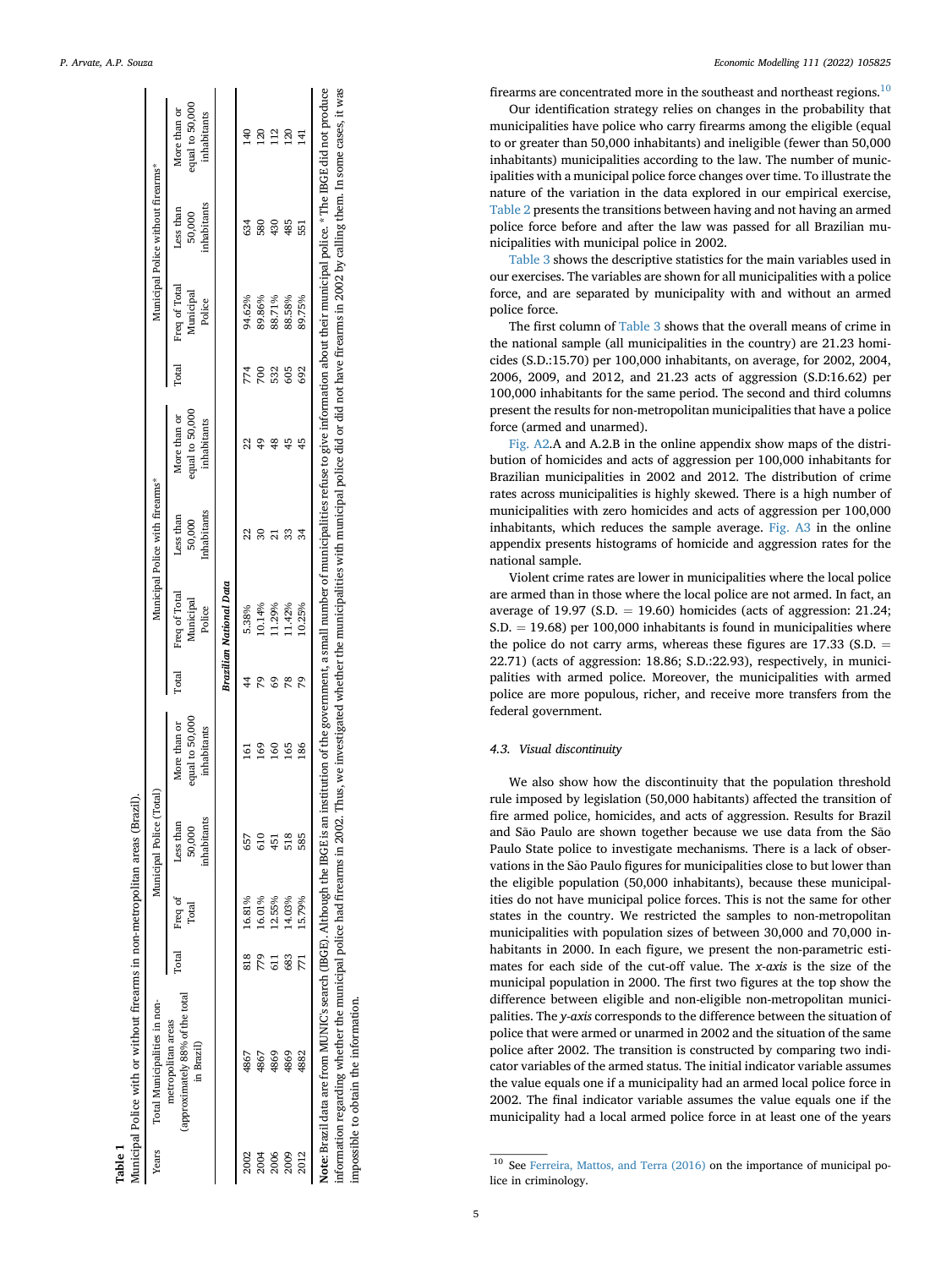<span id="page-5-1"></span>Transition Matrix of Firearm use by Non-Metropolitan Municipalities with Municipal Police in 2002 (Brazil).

|              |                         | Before the law (2002) |                       | After the law (2004, 2006, 2009, and 2012) |                                    |
|--------------|-------------------------|-----------------------|-----------------------|--------------------------------------------|------------------------------------|
|              |                         | With Municipal Police | With Municipal Police |                                            | Without Municipal Police all years |
| Eligible     | With firearms           | 22                    | 8                     | At least one year without firearms         |                                    |
|              |                         |                       | 14                    | All years with firearms                    |                                    |
|              | Without firearms        | 140                   | 37                    | At least once with firearms                | 8                                  |
|              |                         |                       | 95                    | All years without firearms                 |                                    |
| Non-Eligible | With firearms           | 22                    | 9                     | At least one year without firearms         |                                    |
|              |                         |                       | 13                    | All years with firearms                    |                                    |
|              | Without firearms        | 634                   | 31                    | At least one year with firearms            | 147                                |
|              |                         |                       | 456                   | All years without firearms                 |                                    |
|              | Total of Municipalities | 818                   | 663                   |                                            | 155                                |

Note: Eligible municipalities have more than 50,000 inhabitants (the 2000 population) and zero otherwise. "After the law" considers only the municipalities for which we have information for at least one year (i.e., municipalities with municipal police for at the least one year after 2002).

#### <span id="page-5-2"></span>Table 3

Descriptive statistics (non-metropolitan areas).

|                                                                                                                  |            | All municipalities (2002, 2004, 2006, 2009, and 2012) |              |              |                                        |                                                                                  |              |              | Non-metropolitan municipalities |                                                                             |              |              |
|------------------------------------------------------------------------------------------------------------------|------------|-------------------------------------------------------|--------------|--------------|----------------------------------------|----------------------------------------------------------------------------------|--------------|--------------|---------------------------------|-----------------------------------------------------------------------------|--------------|--------------|
|                                                                                                                  |            |                                                       |              |              |                                        | With Firearmed Police in at least one year<br>(2002, 2004, 2006, 2009, and 2012) |              |              |                                 | Without Firearmed Police in all years (2002,<br>2004, 2006, 2009, and 2012) |              |              |
|                                                                                                                  | Av.        | Sd.                                                   | Min.         | Max.         | Av.                                    | Sd.                                                                              | Min.         | Max.         | Av.                             | Sd.                                                                         | Min.         | Max.         |
|                                                                                                                  |            |                                                       |              |              | The Brazilian National Hospital Report |                                                                                  |              |              |                                 |                                                                             |              |              |
| Homicides per<br>100,000<br>inhabitants                                                                          | 21.23      | 15.70                                                 | $\mathbf{0}$ | 351.06       | 17.33                                  | 22.71                                                                            | $\mathbf{0}$ | 273.87       | 19.97                           | 19.60                                                                       | $\mathbf{0}$ | 194.18       |
| Acts of aggression<br>per 100,000<br>inhabitants                                                                 | 21.23      | 16.62                                                 | $\bf{0}$     | 351.06       | 18.86                                  | 22.93                                                                            | $\bf{0}$     | 273.87       | 21.24                           | 19.68                                                                       | $\mathbf{0}$ | 194.18       |
|                                                                                                                  |            |                                                       |              |              | <b>Municipal Controls</b>              |                                                                                  |              |              |                                 |                                                                             |              |              |
| Percentage of<br>individuals with<br>graduate college<br>education in the<br>total population                    | 0.03       | 0.03                                                  | $\mathbf{0}$ | 0.33         | 0.03                                   | 0.02                                                                             | $\mathbf{0}$ | 0.34         | 0.03                            | 0.03                                                                        | $\mathbf{0}$ | 0.33         |
| Percentage of<br>population<br>between 15 and<br>29 years old in the<br>total current<br>municipal<br>population | 0.26       | 0.01                                                  | 0.19         | 0.31         | 0.27                                   | 0.01                                                                             | 0.19         | 0.34         | 0.27                            | 0.01                                                                        | 0.21         | 0.35         |
| The current<br>municipal<br>population                                                                           | 130,574.4  | 153,669.30                                            | 1922         | 619,746      | 108,939.5                              | 124,879                                                                          | 1922         | 643,603      | 43,171.42                       | 52,944.42                                                                   | 2415         | 472,300      |
| Municipal per capita<br>GDP                                                                                      | 14.14      | 14.82                                                 | 3.87         | 116.54       | 9.42                                   | 9.32                                                                             | 0.88         | 643,603      | 5,07                            | 7.75                                                                        | 0.62         | 111.90       |
| Unconditional<br>federal transfer<br>(FPM)                                                                       | $1.11e+07$ | 6,326,113                                             | 1,803,010    | $2.50e + 07$ | $1.20e + 07$                           | $1.15e+07$                                                                       | $\bf{0}$     | $1.17e + 08$ | 6,874,472                       | 8,545,429                                                                   | $\Omega$     | $1.86e + 08$ |

between 2004 and 2012. The transition variable is obtained from the difference between these two final and initial indicator variables of armed status. The next two sets of figures show the differences between eligible and non-eligible non-metropolitan municipalities for homicides and acts of aggression, respectively. The y-axis of each figure corresponds to the difference between homicides (acts of aggression) before implementation of the law (2002) and the average of these same variables after implementation of the law (2004–2012).

[Fig. 1](#page-6-0) shows the existence of a discontinuity near 50,000 inhabitants. There was an increase in the proportion of armed police in municipalities with just over 50,000 inhabitants compared with municipalities with just under 50,000 inhabitants (Brazil and São Paulo State). Likewise, there was a decrease in violence (homicides and acts of aggression) in municipalities with just over 50,000 inhabitants compared with municipalities with just under 50,000 inhabitants (Brazil and São Paulo State).

#### <span id="page-5-0"></span>5. Empirical strategy

The challenge in estimating the causal effects on crime outcomes of the police carrying firearms is, as mentioned, solving the potential endogeneity of firearms and crime: omitted bias and reverse causality. The main challenge of this exercise, therefore, is to credibly find an exogenous variation in firearm possession by the police. The Brazilian natural experiment in the 2000s provides this opportunity. We explore the change in the federal law at the end of 2003 that regulated the carrying of firearms by the local police as a source of exogenous variation. We use a fuzzy RD design to address these problems.

## 5.1. Fuzzy regression discontinuity design (RDD)

Population size in the year 2000 was used as a running variable with a threshold value of 50,000 inhabitants (as defined by legislation). We use the population eligibility criterion as an excluded instrument and apply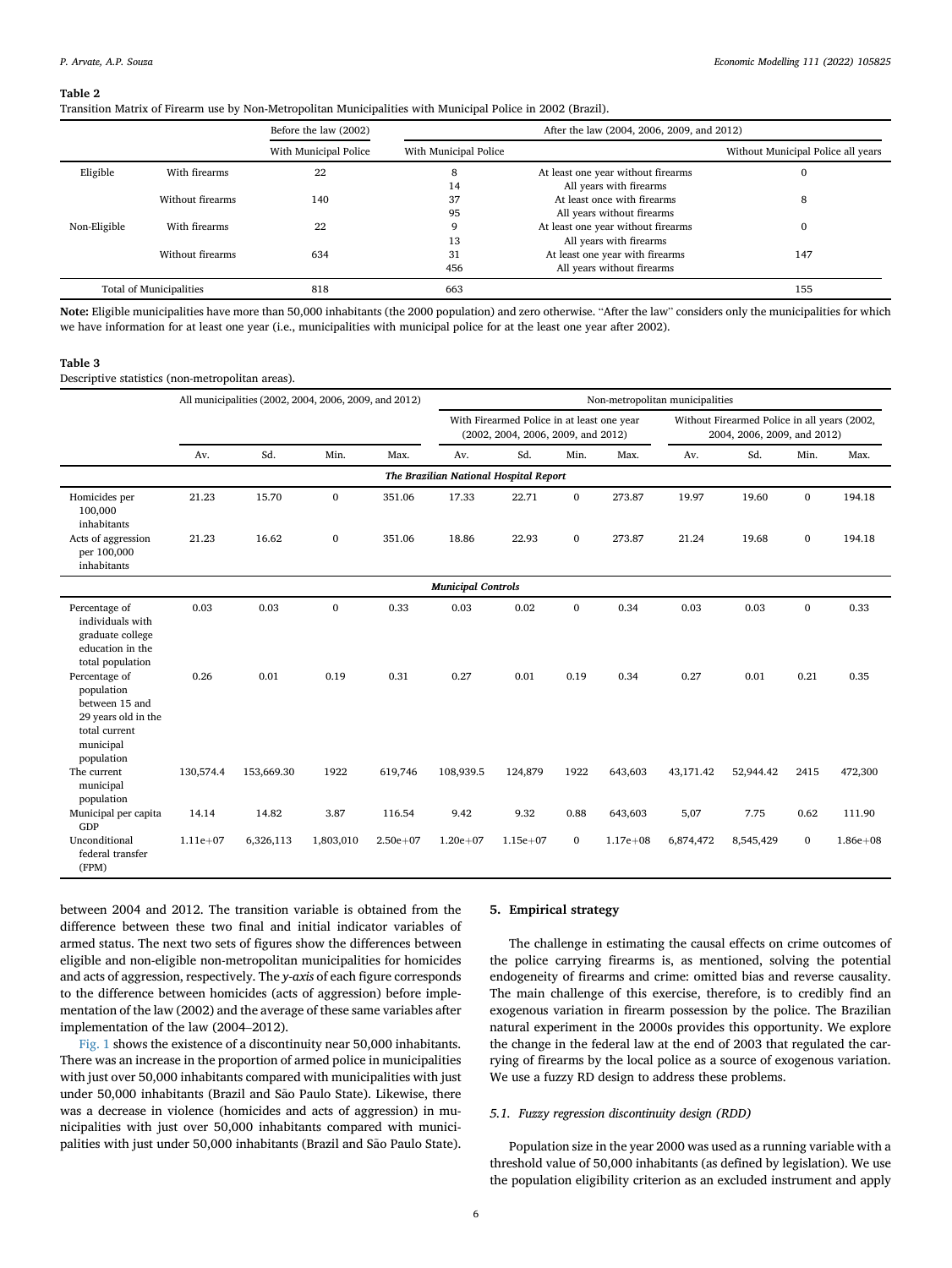#### Visual inspection - discontinuities



<span id="page-6-0"></span>

Fig. 1. Visual inspection - discontinuities.

the instrumental variable approach to estimate the effect of the use of firearms by the police on crime outcomes.

We formally estimate the following system of equations. The firststage regression is as follows:

<span id="page-6-3"></span>
$$
G_{mt} = \alpha_0 + \alpha_1 1 (pop_{m2000} \ge 50)_m * 1 (post law)_t + \sum_i \lambda_i T_i + g (pop_{m2000}; T_t)
$$
  
+ 
$$
\sum_b \gamma_b P_{mt}^b + \varphi' X_{mt} + \rho_m + \varepsilon_{mt}
$$
 (3)

where  $G<sub>mt</sub>$  is an indicator variable that assumes that the value equals one if the local police in municipality  $m$  used firearms in year  $t$  (and zero, otherwise),  $1(pop_{m2000} \ge 50)<sub>m</sub>$  is an indicator variable that assumes that the value equals one if municipality  $m$  has equal to or more than 50,000 inhabitants in the year 2000 (and zero otherwise)<sup>[11](#page-6-1)</sup>; 1*(post law)<sub>t</sub>* is an indicator variable that assumes that the value equals one if the period is after 2002, i.e., the post-legislation period (and zero otherwise);  $T_t$  is the year t dummy variable (the increase in the requirement for individuals who wish to purchase a gun and banned civilians from carrying guns by a change in the law is controlled with dummy time variables: they capture the homogenous effect which affects all municipalities);  $g(pop_{m2000}; T_t)$  is a function of the running variable and the year dummies;  $P_{mt}^b$  is an indicator variable that assumes that the value equals one if municipality  $m$ has a population size within the range of bracket  $b$  in year  $t$ . The brackets are defined by the cut-off values used for federal transfers to the municipalities;  $X_{mt}$  is a set of time-varying municipality controls. These controls are as follows: the values of unconditional federal transfers to municipality  $m$  in year  $t$ ; the current population in year  $t$ ; the percentage of individuals with a graduate college education in the total population of municipality  $m$  in year  $t$ ; the percentage of 15 to 29-year-old individuals in the total population of municipality  $m$  in year  $t$ ; the municipal per capita GDP;  $\rho_m$  is the municipality fixed effect (it may capture nonobservable differences in the application of the federal law on crimes in municipalities, differences in work coordination between the different police forces – federal, state, and municipal - present in municipalities, and non-observable characteristics of the local judiciary); and  $\varepsilon_{mt}$  is the error term.

Different states can have different rules and practices concerning assigning state police to the municipalities. We do not have full information about the distribution of the state police across municipalities. We know that the State of São Paulo, the richest and most populous in the country, has clear rules on the distribution of military police across localities (dispatch 004/322/2003 from the general commander of the Military Police). The rules are essentially based on population distribution. We have no information about the distribution of the federal police.

The specifications of the function g(.) allows for different functional forms. Specifically, we use two different specifications as follows:

<span id="page-6-2"></span>
$$
g\left(\right) = \begin{cases} \sum_{t} \tau_{t} \, pop_{m2000} {}^{*}T_{t} \, (4.a) \\ \sum_{t} \tau_{t} \, pop_{m2000} {}^{*}T_{t} + \sum_{t} \theta_{t} \, (pop_{m2000})^{2} {}^{*}T_{t} \, (4.b) \end{cases} \tag{4}
$$

The first eq.  $(4.a)$  is the linear specification and the second eq.  $(4.b)$  is the quadratic specification.

The second-stage regression is as follows:

$$
VC_{mt} = \beta_0 + \beta_1 G_{mt} + \sum_{t} \rho_t T_t + g(pop_{m2000}; T_t) + \sum_{b} \theta_b P_{mt}^b + \varphi' X_{mt} + \mu_m + \omega_{mt}
$$
\n(5)

 $VC<sub>mt</sub>$  are violent crimes in municipality m in year t;  $\mu_m$  is the municipality fixed effect and  $\omega_{mt}$  is the error term.

<span id="page-6-1"></span> $11$  The law establishes the year 2000 as the reference year for the immediate effect of the law. The year 2000 was a population census year.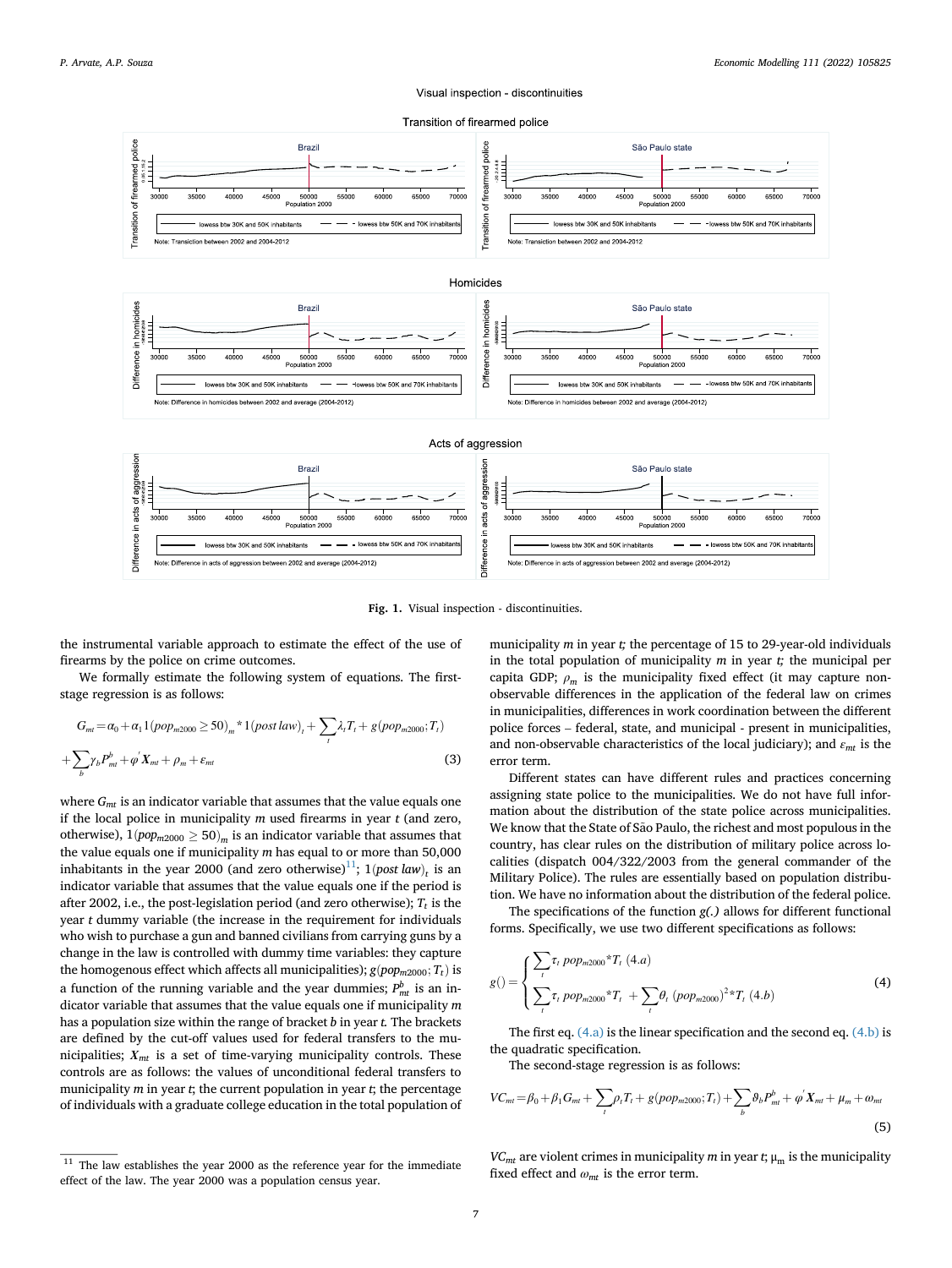The parameter of interest is  $\beta_1$ . The parameters of equations [\(3\) and](#page-6-3) [\(5\)](#page-6-3) with the different functional forms of (4) are estimated using a twostage, least squares estimation in which the (potentially endogenous) firearm use variable  $G<sub>mt</sub>$  is instrumented by the instrumental variable  $1(pop_{m2000} \ge 50)_{m}$ \*1 $(post law)_{t}$ . The instrumental variable captures the eligibility criterion of the law that allows all non-metropolitan municipalities with a population equal to or greater than 50,000 inhabitants (measured by the 2000 population census) to have municipal police who carry firearms after 2003. Note that because we control for the municipality fixed effect and because of the interactions of the 2000 municipal population and year dummies, our strategy can be interpreted as changes in crime rates near the cut-off population value of 50,000 inhabitants. Our identification assumption is that (since we control for other variables) the eligibility criterion directly affects the probability that a municipality has a change in status with regard to having local police who carry firearms and does not directly affect changes in local crime outcomes. The correlation between the population eligibility criterion and crimes involving the use of firearms is for local police only (armed or not).

We believe this assumption is plausible given the additional controls we use. We control for year fixed effects and municipality fixed effects that are entirely collinear with population levels in year 2000. We control for the interactions of population levels in 2000 and the year fixed effects, current municipal population levels and current proportions of young adults in municipal populations. We also control with dummy variables the population brackets that the federal government uses to regulate the values of the yearly unconditional federal transfers to municipalities. The discontinuity of the value transfers associated with population size can potentially be confounded by the discontinuity that is driven by the law that we use as an instrument.<sup>12</sup> We also control for the values of the unconditional federal transfers. Thus, the effect of the population eligibility criterion on the probability of a change in firearm use by the local police is an effect over and above the direct effects of the population in the year 2000 and the current population on current crime outcomes. This effect is likely to have been driven by the change in the law. The effect can be interpreted as a local average treatment effect (near the cut-off value of 50,000 inhabitants), in which the effect of firearm use is estimated for those municipalities that began to arm their local police force because of the law.<sup>[13](#page-7-3)</sup>

Since there is a large number of municipalities with zero homicides and acts of aggression (see Fig. A3 in the online appendix), we also decided to show the second-stage results using Poisson (a nonlinear estimate) following the methodology established by [Lin and Wooldridge](#page-12-36) [\(2019\)](#page-12-36): Poisson with a control function.

## <span id="page-7-0"></span>6. Results

We present our main estimated results in this section. We highlight the results of three different samples of non-metropolitan municipalities by population bandwidths in 2000: between 40,000 and 60,000

inhabitants; between 10,000 and 200,000 inhabitants; and the full sample. Because there is a trade-off between small bandwidths (lower power and higher RD validity) and large bandwidths (higher power and lower RD validity), we performed the exercises for all these different samples to verify the overall robustness of the findings.

[Table 4](#page-8-0) shows the results for Brazil using the parametric RD strategy as specified in equations [\(3\)](#page-6-3)–[\(5\)](#page-6-3). All the main empirical results are shown with the functional form of eq. [\(4.a\)](#page-6-2). The result with the functional forms  $(4.b)$  is shown as robustness in Table A5 in the online appendix; the results are very similar. We present two types of second-stage parametric result: linear results (columns 1–6) and nonlinear results (columns 7–12; Poisson with a control function).

The first-stage regression (linear) results show that the point estimates are in the expected direction in all samples. Being eligible to have a municipal police force bearing firearms increases the probability that a municipality's local police will carry firearms by between 12 (0.122) and 16 (0.159) percentage points. The eligibility results for different sample sizes are robust.

The second-stage point estimate results reveal the positive effect (negative signal) of armed police (compared to unarmed police) on homicides and acts of aggression in Brazil. In fact, in the linear results, having an armed municipal police force, can reduce the homicide rate between 83.57 and 123.75 per 100,000 inhabitants (acts of aggression between 122.69 and 158.34).

Altogether, these results point to the strongly negative effect that police carrying firearms has on the number of homicides and acts of aggression. The homicide rate distribution across municipalities with municipal police in non-metropolitan areas in 2002 ranges from 0 to 195.8 homicides per 100,000 inhabitants (the second result is average for the 99th percentile), as shown in Fig. A4 in the online appendix. Reducing this rate by approximately 84 per 100,000 inhabitants roughly corresponds to moving a municipality from the top percentile (99th) to the 95th-99<sup>th</sup>percentile: 117 homicides. The same exercise with a reduction of approximately 124 homicides per 100,000 inhabitants moves the municipality to another percentile (90th-95th: 77.6). Likewise, a reduction of 122 acts of aggression per 100,000 inhabitants corresponds to moving a municipality from the top percentile (99th) to the 90th-95<sup>th</sup>percentile: 78 acts of aggression.

On the other hand, the nonlinear results are lower (the coefficient represents the incident rate ratio). Municipalities having armed police have between 0.005 and 0.019 fewer homicides per 100,000 inhabitants than those in which the municipal police do not carry arms (acts of aggression between 0.006 and 0.023 fewer). This represents between 0.5% and 1.9% fewer homicides if the municipal police are armed. We worked with this more conservative estimate.

We re-estimated this same exercise using different cut-off values as a robustness test to check whether any other discontinuities are correlated with the transition to a locally armed police force (Table A2 in the online appendix). We performed two exercises. In the first, we used two cut-off values: 20,000 and 30,000 inhabitants, and a restricted sample of nonmetropolitan municipalities with fewer than 50,000 inhabitants. In the second, we used two cut-off values: 200,000 and 300,000 inhabitants, and a restricted sample of non-metropolitan municipalities with more than 50,000 inhabitants. It is possible to observe that the discontinuity does not exist at these four (fake) cut-offs levels. These results show that there is no other confounding discontinuity and that the discontinuity observed at the 50,000 threshold captures the effect of the law.

#### <span id="page-7-1"></span>7. Mechanisms

At least two potential non-excluding mechanisms exist - incapacitation and deterrence – that can explain the difference in violent crimes between municipalities in which the police either carry or do not carry firearms. We try to track both.

<span id="page-7-2"></span> $12$  The Complementary Law no. 91/1997 and the Supplementary Law no. 106/ 2001 establish the rules for the unconditional federal transfers to the municipalities. The amount of the transfers is a function of the municipalities' population size. The population brackets established in the law are as follows: up to 10,188; 10,189–13,584; 13,585–16,980; 16,981–23,772; 23,773–30,564; 30,565–37,356; 37,357–44,148; 44,149–50,940; 50,941–61,128; 61,129–71,316; 71,317–81,504; 81,505–91,692; 91,693–101,880; 101.881–115,464; 115,465–129,048; 120,049–142,632; 142,633–156,216; and above 156,216. [Eggers et al. \(2017\)](#page-12-37) develop arguments about the need to consider population rules.

<span id="page-7-3"></span><sup>&</sup>lt;sup>13</sup> We performed McCrary tests on the discontinuity of the density functions at the cut-off value of 50,000 inhabitants for each year of the sample ([Eggers et al.,](#page-12-37) [2017\)](#page-12-37). They are presented in fig. A5 in the online appendix. We do not find any discontinuity of the densities at this cut-off level. The results suggest that there is no population manipulation related to the change in the law.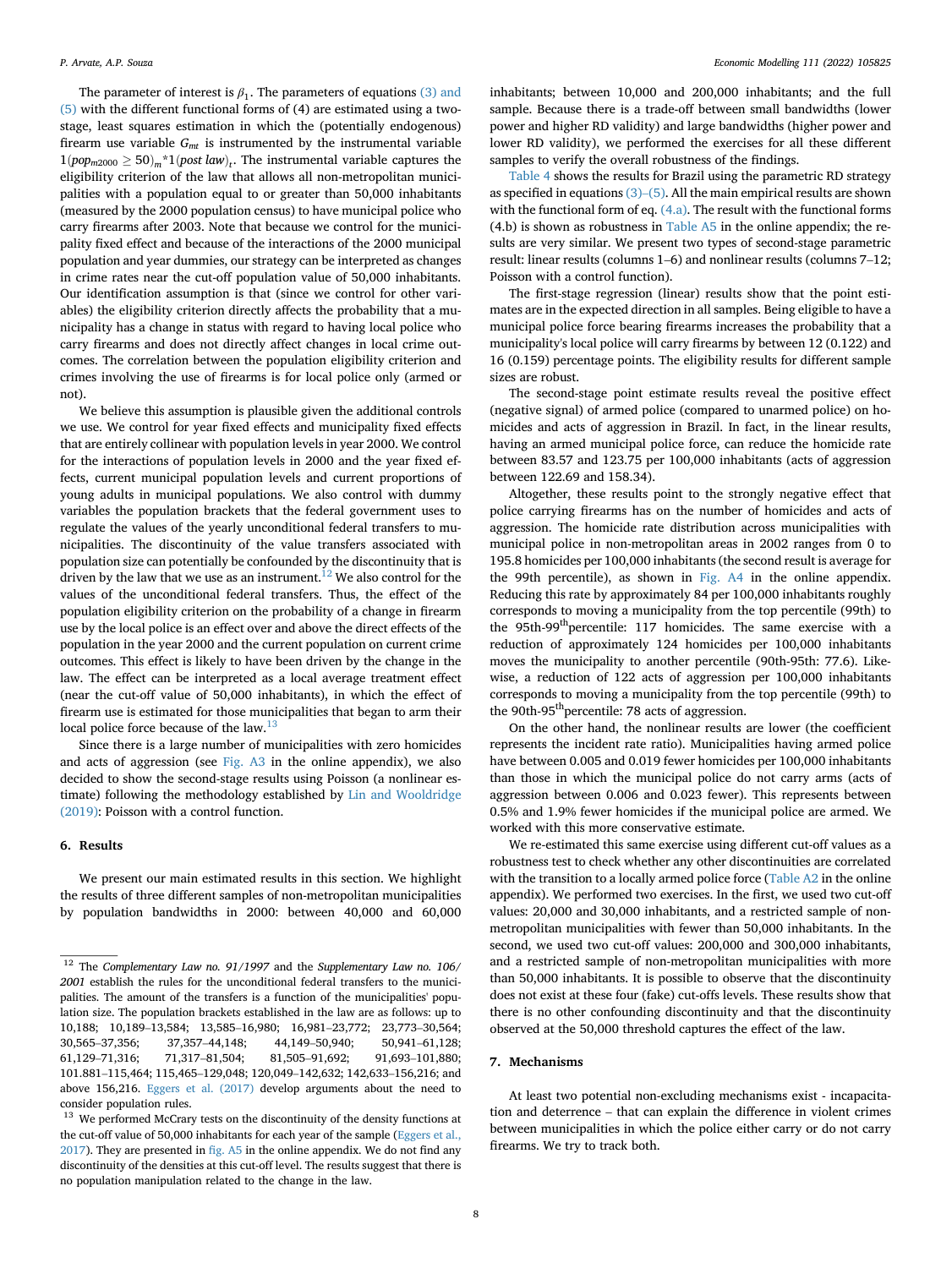#### <span id="page-8-0"></span>Table 4 Brazil – Non-metropolitan municipalities with police – Regression Discontinuity.

| (2)<br>(8)<br>(9)<br>(1)<br>(3)<br>(4)<br>(5)<br>(6)<br>(7)<br>(10)<br>(11)<br>Homicides<br>Aggression<br>Homicides<br>Homicides<br>Aggression<br>Homicides<br>Aggression<br>Homicides<br>Aggression<br>Homicides<br>Aggression<br>Different population brackets<br>Different population brackets<br>BTW 40,000 and 60,000<br>BTW 10,000 and 200,000<br><b>Full Sample</b><br>BTW 40,000 and 60,000<br><b>Full Sample</b><br>BTW 10,000 and 200,000<br><b>Brazil</b><br><b>Brazil</b><br>SECOND-STAGE<br>SECOND-STAGE<br>$IV$ - $FE$<br>POISSON with control function<br>The coefficient represents the incident rate ratio <sup>(1)</sup><br>$-128.772***$<br>$0.005***$<br>$0.019***$<br>$0.023***$<br>$0.019***$<br>$-83.573*$<br>$-158.342*$<br>$-119.496***$<br>$-122.692***$<br>$-123.755***$<br>$0.006***$<br>without firearms)<br>(69.438)<br>(83.638)<br>(27.698)<br>(28.258)<br>(28.846)<br>(29.179)<br>(0.005)<br>(0.007)<br>(0.006)<br>(0.007)<br>(0.006)<br>20.82***<br>21.36***<br>89.10***<br>109.99***<br>99.53***<br>FIRST-STAGE for The MUNICIPAL POLICE with FIREARMS<br>FIRST-STAGE for The MUNICIPAL POLICE with FIREARMS<br>$0.122**$<br>$0.159***$<br>$0.159***$<br>$0.122**$<br>$0.158***$<br>$0.159***$<br>inhabitants? <sub>2000</sub> *After 2004 (2004/2006/2009/<br>(0.063)<br>(0.034)<br>(0.033)<br>(0.048)<br>(0.022)<br>(0.020)<br>2012)<br>Yes<br>Yes<br>Yes<br>Yes<br>Yes<br>Yes<br>Yes<br>Yes<br>Yes<br>Yes<br>Yes<br>Yes<br>Yes<br>Yes<br>Yes<br>Yes<br>Yes<br>Yes<br>Yes<br>Yes<br>Yes<br>Yes<br>Yes<br>Yes<br>Yes<br>Yes<br>Yes<br>Yes<br>Yes<br>Yes<br>Yes<br>Yes<br>Yes<br>Yes<br>Yes<br>Yes<br>$3.70*$<br>20.83***<br>F(1,848)<br>22.26***<br>F(1,79)<br>F(1,677)<br>316<br>2536<br>3079<br>316<br>3079<br>2536<br>80<br>678<br>849<br>80<br>678<br>849 |  |  |  |  |  | (12)<br>Aggression<br>$0.022***$<br>(0.007)<br>118.78*** |
|--------------------------------------------------------------------------------------------------------------------------------------------------------------------------------------------------------------------------------------------------------------------------------------------------------------------------------------------------------------------------------------------------------------------------------------------------------------------------------------------------------------------------------------------------------------------------------------------------------------------------------------------------------------------------------------------------------------------------------------------------------------------------------------------------------------------------------------------------------------------------------------------------------------------------------------------------------------------------------------------------------------------------------------------------------------------------------------------------------------------------------------------------------------------------------------------------------------------------------------------------------------------------------------------------------------------------------------------------------------------------------------------------------------------------------------------------------------------------------------------------------------------------------------------------------------------------------------------------------------------------------------------------------------------------------------------------------------------------------------------------------------------------------------------------|--|--|--|--|--|----------------------------------------------------------|
|                                                                                                                                                                                                                                                                                                                                                                                                                                                                                                                                                                                                                                                                                                                                                                                                                                                                                                                                                                                                                                                                                                                                                                                                                                                                                                                                                                                                                                                                                                                                                                                                                                                                                                                                                                                                  |  |  |  |  |  |                                                          |
|                                                                                                                                                                                                                                                                                                                                                                                                                                                                                                                                                                                                                                                                                                                                                                                                                                                                                                                                                                                                                                                                                                                                                                                                                                                                                                                                                                                                                                                                                                                                                                                                                                                                                                                                                                                                  |  |  |  |  |  |                                                          |
|                                                                                                                                                                                                                                                                                                                                                                                                                                                                                                                                                                                                                                                                                                                                                                                                                                                                                                                                                                                                                                                                                                                                                                                                                                                                                                                                                                                                                                                                                                                                                                                                                                                                                                                                                                                                  |  |  |  |  |  |                                                          |
|                                                                                                                                                                                                                                                                                                                                                                                                                                                                                                                                                                                                                                                                                                                                                                                                                                                                                                                                                                                                                                                                                                                                                                                                                                                                                                                                                                                                                                                                                                                                                                                                                                                                                                                                                                                                  |  |  |  |  |  |                                                          |
| Is there a municipal police force with firearms? (vs.<br>Control Function Wald statistic                                                                                                                                                                                                                                                                                                                                                                                                                                                                                                                                                                                                                                                                                                                                                                                                                                                                                                                                                                                                                                                                                                                                                                                                                                                                                                                                                                                                                                                                                                                                                                                                                                                                                                         |  |  |  |  |  |                                                          |
|                                                                                                                                                                                                                                                                                                                                                                                                                                                                                                                                                                                                                                                                                                                                                                                                                                                                                                                                                                                                                                                                                                                                                                                                                                                                                                                                                                                                                                                                                                                                                                                                                                                                                                                                                                                                  |  |  |  |  |  |                                                          |
|                                                                                                                                                                                                                                                                                                                                                                                                                                                                                                                                                                                                                                                                                                                                                                                                                                                                                                                                                                                                                                                                                                                                                                                                                                                                                                                                                                                                                                                                                                                                                                                                                                                                                                                                                                                                  |  |  |  |  |  |                                                          |
|                                                                                                                                                                                                                                                                                                                                                                                                                                                                                                                                                                                                                                                                                                                                                                                                                                                                                                                                                                                                                                                                                                                                                                                                                                                                                                                                                                                                                                                                                                                                                                                                                                                                                                                                                                                                  |  |  |  |  |  |                                                          |
|                                                                                                                                                                                                                                                                                                                                                                                                                                                                                                                                                                                                                                                                                                                                                                                                                                                                                                                                                                                                                                                                                                                                                                                                                                                                                                                                                                                                                                                                                                                                                                                                                                                                                                                                                                                                  |  |  |  |  |  |                                                          |
| Municipality has more than 50,000<br>Year Fixed Effects?<br>Municipal Fixed Effects?<br>Municipal controls?<br>F-statistic (First-Stage)<br>Observations<br>Number of municipalities<br>Note: Standard errors are presented in parentheses and are clustered at the municipal level; t-statistic: *, **, and *** indicate statistical significance at the 10%, 5%, and 1% levels, respectively. Municipal controls:<br>Percentage of population between 15 and 29 years old in the total current municipal population; Percentage of individuals with graduate college education in the total population; the current municipal population;<br>Municipal per capita GDP; and Unconditional Federal Transfer (FPM), the 2000 municipal population*Year Fixed Effects; and Dummies for each bracket of population (established by the FPM law). (1) We follow the<br>procedures for control function established in Lin and Wooldridge (2019); We included the residual from the first-stage for the municipal police with firearms in the Poisson estimation; We reported standard errors<br>corrected; z-statistic.                                                                                                                                                                                                                                                                                                                                                                                                                                                                                                                                                                                                                                                                              |  |  |  |  |  |                                                          |
|                                                                                                                                                                                                                                                                                                                                                                                                                                                                                                                                                                                                                                                                                                                                                                                                                                                                                                                                                                                                                                                                                                                                                                                                                                                                                                                                                                                                                                                                                                                                                                                                                                                                                                                                                                                                  |  |  |  |  |  |                                                          |
|                                                                                                                                                                                                                                                                                                                                                                                                                                                                                                                                                                                                                                                                                                                                                                                                                                                                                                                                                                                                                                                                                                                                                                                                                                                                                                                                                                                                                                                                                                                                                                                                                                                                                                                                                                                                  |  |  |  |  |  |                                                          |
|                                                                                                                                                                                                                                                                                                                                                                                                                                                                                                                                                                                                                                                                                                                                                                                                                                                                                                                                                                                                                                                                                                                                                                                                                                                                                                                                                                                                                                                                                                                                                                                                                                                                                                                                                                                                  |  |  |  |  |  |                                                          |
|                                                                                                                                                                                                                                                                                                                                                                                                                                                                                                                                                                                                                                                                                                                                                                                                                                                                                                                                                                                                                                                                                                                                                                                                                                                                                                                                                                                                                                                                                                                                                                                                                                                                                                                                                                                                  |  |  |  |  |  |                                                          |
|                                                                                                                                                                                                                                                                                                                                                                                                                                                                                                                                                                                                                                                                                                                                                                                                                                                                                                                                                                                                                                                                                                                                                                                                                                                                                                                                                                                                                                                                                                                                                                                                                                                                                                                                                                                                  |  |  |  |  |  |                                                          |
|                                                                                                                                                                                                                                                                                                                                                                                                                                                                                                                                                                                                                                                                                                                                                                                                                                                                                                                                                                                                                                                                                                                                                                                                                                                                                                                                                                                                                                                                                                                                                                                                                                                                                                                                                                                                  |  |  |  |  |  |                                                          |
|                                                                                                                                                                                                                                                                                                                                                                                                                                                                                                                                                                                                                                                                                                                                                                                                                                                                                                                                                                                                                                                                                                                                                                                                                                                                                                                                                                                                                                                                                                                                                                                                                                                                                                                                                                                                  |  |  |  |  |  |                                                          |
|                                                                                                                                                                                                                                                                                                                                                                                                                                                                                                                                                                                                                                                                                                                                                                                                                                                                                                                                                                                                                                                                                                                                                                                                                                                                                                                                                                                                                                                                                                                                                                                                                                                                                                                                                                                                  |  |  |  |  |  |                                                          |
|                                                                                                                                                                                                                                                                                                                                                                                                                                                                                                                                                                                                                                                                                                                                                                                                                                                                                                                                                                                                                                                                                                                                                                                                                                                                                                                                                                                                                                                                                                                                                                                                                                                                                                                                                                                                  |  |  |  |  |  |                                                          |
|                                                                                                                                                                                                                                                                                                                                                                                                                                                                                                                                                                                                                                                                                                                                                                                                                                                                                                                                                                                                                                                                                                                                                                                                                                                                                                                                                                                                                                                                                                                                                                                                                                                                                                                                                                                                  |  |  |  |  |  |                                                          |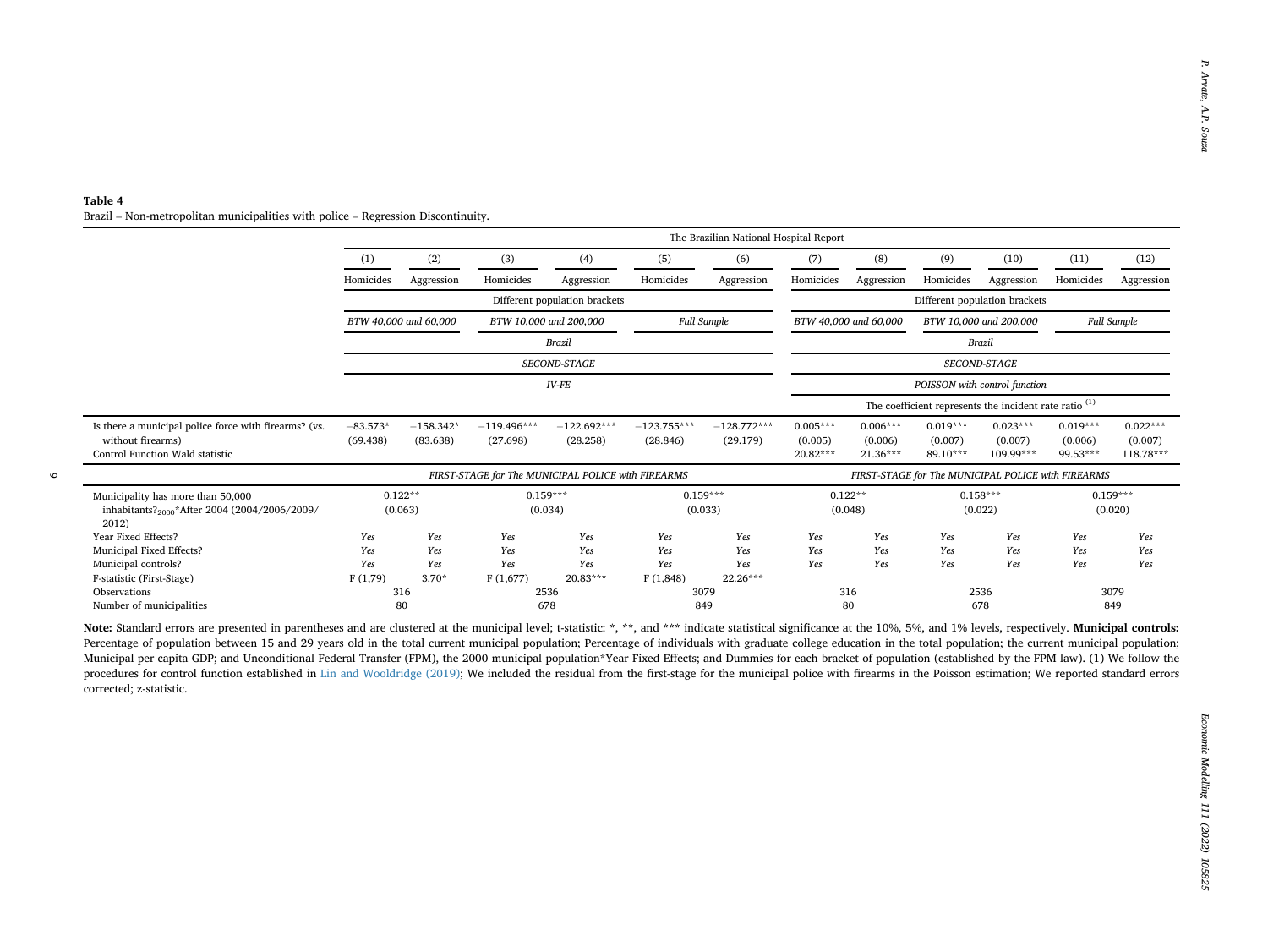<span id="page-9-0"></span>Police Efforts and Deterrence - São Paulo - Non-metropolitan municipalities with police – Regression Discontinuity – Parametric Results.

|                                                                                                         |                          |                                                    | The São Paulo Police State Report |                        |                         |                          |
|---------------------------------------------------------------------------------------------------------|--------------------------|----------------------------------------------------|-----------------------------------|------------------------|-------------------------|--------------------------|
|                                                                                                         | (1)                      | (2)                                                | (3)                               | (4)                    | (5)                     | (6)                      |
|                                                                                                         |                          |                                                    | <b>Full Sample</b>                |                        |                         |                          |
|                                                                                                         |                          | Police Efforts                                     |                                   |                        |                         | Deterrence               |
|                                                                                                         | Total number of          | Number of individuals over 18                      | Seizure of                        | Vehicles               | Number of               | Seizure of               |
|                                                                                                         | inquiries                | years arrested in flagrant criminal<br>behavior    | narcotics                         | recovered              | arrests                 | firearms                 |
|                                                                                                         |                          | REGRESSION DISCONTINUITY - PARAMETRIC RESULTS      |                                   |                        |                         |                          |
|                                                                                                         |                          |                                                    | <b>SECOND-STAGE</b>               |                        |                         |                          |
|                                                                                                         |                          |                                                    | $IV$ - $FE$                       |                        |                         |                          |
| Is there a municipal police force with firearms?<br>(vs. without firearms)                              | 1297.419***<br>(401.152) | 379.626***<br>(124.699)                            | 36.125**<br>(18.271)              | 338.739**<br>(139.980) | 562.300***<br>(188.302) | $-108.577**$<br>(43.936) |
|                                                                                                         |                          | FIRST-STAGE for The MUNICIPAL POLICE with FIREARMS |                                   |                        |                         |                          |
| Municipality has more than 50,000<br>inhabitants? <sub>2000</sub> *After 2004 (2004/2006/<br>2009/2012) |                          | $0.261***$<br>(0.056)                              |                                   |                        |                         | $0.261***$<br>(0.056)    |
| Year Fixed Effects?                                                                                     | Yes                      | Yes                                                | Yes                               | Yes                    | Yes                     | Yes                      |
| Municipal Fixed Effects?<br>Municipal controls?                                                         | Yes<br>Yes               | Yes<br>Yes                                         | Yes<br>Yes                        | Yes<br>Yes             | Yes<br>Yes              | Yes<br>Yes               |
| F-statistic (First-Stage)                                                                               |                          | 21.21***                                           |                                   |                        |                         | $21.21***$               |
| Observations<br>Number of municipalities                                                                |                          | 733<br>171                                         |                                   |                        |                         | 733<br>171               |

Note: Standard robust are presented in parentheses and are clustered at the municipal level, t-statistic test; \*, \*\*, and \*\*\* indicate statistical significance at the 10%, 5%, and 1% levels, respectively. Municipal controls: Percentage of population between 15 and 29 years old in the total current municipal population; Percentage of individuals with graduate college education in the total population; the current municipal population; Municipal per capita GDP; and Unconditional Federal Transfer (FPM), the 2000 municipal population\*Year Fixed Effects; and Dummies for each bracket of population (established by the FPM law).

## 7.1. Incapacitation: police efforts

We constructed the police effort indicators for each municipality in the State of São Paulo that we used in our sample for the years 2002, 2004, 2006, 2009 and 2012. All indicators are measured per 100,000 inhabitants. The indicators are as follows: the total number of inquiries, the number of individuals over 18 years old arrested for flagrant criminal behavior, the seizure of narcotics, the number of vehicles recovered and the number of arrests (flagrant or judge-ordered). We used these indicators as dependent variables (columns 1 to 5) in the parametric RD strategy. [Table 5](#page-9-0) presents the results.

The first-stage regression (bottom of the table) is a little higher than those for Brazil: 0.261 in [Table 4.](#page-8-0) Conversely, the second-stage regression results are all positive (linear results). Municipalities that arm their police (compared with municipalities that do not arm them) exhibit an increase in the number of: inquiries (1297.42); adults arrested because of flagrant behavior (379.62); seizures of narcotics (36.125); vehicles recovered (338.74) and; arrests (562.30) per 100,000 inhabitants. Thus, the São Paulo State police achieve better results when they use new equipment (firearms).

## 7.2. Deterrence effects: the use of firearms by potential offenders

As mentioned in the institutional background section, the Statute of Disarmament also increased the penalty for civilians illegally carrying firearms to between one- and six-years imprisonment (Articles 12, 14, and 16 of the Statute of Disarmament, Law No.10,826). Because the same statute allowed municipalities with 50,000 or more inhabitants to have a local police force carrying firearms, the probability of an individual being arrested for carrying a firearm increased. Although we know that the penalty for civilians caught carrying a firearm affects all municipalities (it is homogeneous for municipalities that have either armed police, or unarmed police, and for those that have no police), in principle a potential criminal might react differently. On the one hand, potential offenders might reduce their use of firearms in order to reduce their

expected punishment [\(Becker, 1968](#page-12-19); [Loughran et al., 2016;](#page-12-27) [Bove and](#page-12-9) [Gavrilova, 2017](#page-12-9); [Harris et al., 2017](#page-12-10)), while on the other, potential offenders might increase their use of firearms in order to confront a better-equipped police force.

We have no data on offenders carrying weapons to enable us under-take a direct investigation.<sup>[14](#page-9-1)</sup> We do, however, have municipal data on the total number of firearms seized by the police in the State of São Paulo. We investigated the effect on the seizure of firearms, again using the parametric RD strategy. The results are presented in the same [Table 5](#page-9-0) (column 6). The linear result shows that there are fewer firearm seizures in 'treated' municipalities compared with 'non-treated' municipalities (108.57 per 100,000 inhabitants). We can interpret this result as the net effect of the change in behavior of both the police and offenders. This result, together with the previous result of more effort being exerted by the police, suggests that potential criminals might have reduced their use of firearms.

## 7.3. Deterrence effects: Investigating spillovers $^{15}$

To estimate the spillover effect, we constructed new samples for Brazil to include neighboring municipalities. The first sample, the (new) treated municipalities, is the non-metropolitan municipalities that did

<span id="page-9-1"></span><sup>&</sup>lt;sup>14</sup> There is evidence of an increased relative scarcity of firearms. In total, 1,885,910 firearms were removed from circulation and destroyed by the Army between 1997 and 2008. Additionally, gun sales reduced by 90% (from 2000 to 2008). The practical effect of the reduction in the supply of weapons was their increased cost on the illegal market. Before the statute, the cost of a 9 mm pistol in São Paulo was at least R\$ 800 (the Real is the Brazilian currency), and in 2008, the cost was R\$1300; in Rio de Janeiro, an automatic shotgun was sold for US\$6,000, and in 2008, the cost was between US\$ 30,000–40,000 (information mentioned in [Implementing Brazil's](#page-12-39) "Disarmament Statute": Putting Law into [Practice, 2010](#page-12-39)).

<span id="page-9-2"></span> $^{15}\,$  Spillover effects are used in "hot spot" and problem-oriented policing studies (see Chalfi[n and McCrary, 2012](#page-12-4)).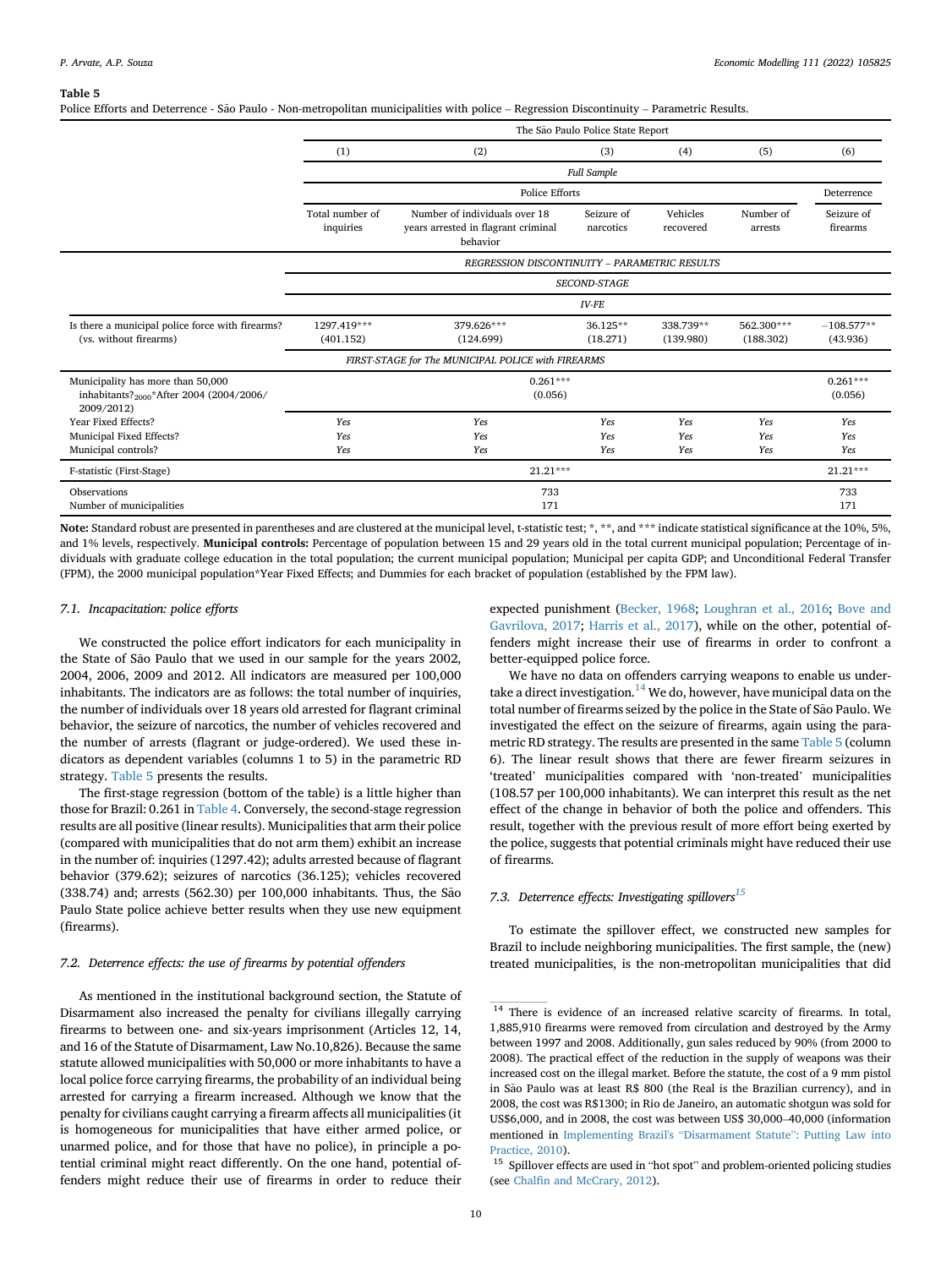<span id="page-10-1"></span>Deterrence – Difference of spillovers between neighbors – Regression Discontinuity – Parametric Results.

|                                                                                                  | The Brazilian National Hospital Report |                                                                 |                         |                                                          |  |
|--------------------------------------------------------------------------------------------------|----------------------------------------|-----------------------------------------------------------------|-------------------------|----------------------------------------------------------|--|
|                                                                                                  |                                        | <b>Full Sample</b>                                              |                         |                                                          |  |
|                                                                                                  |                                        | Neighbors of municipality with firearmed police                 |                         |                                                          |  |
|                                                                                                  |                                        | Non-coincidence of years (2002-2012)                            |                         | Coincidence of years (2002-2012)                         |  |
|                                                                                                  |                                        | The situation described below may not<br>occur in the same year |                         | The situation described below occurs in<br>the same year |  |
|                                                                                                  |                                        | Treatment: municipality can or not have police but never armed  |                         |                                                          |  |
|                                                                                                  |                                        | Control: municipality has police ever non-armed                 |                         |                                                          |  |
|                                                                                                  | (1)                                    | (2)                                                             | (3)                     | (4)                                                      |  |
|                                                                                                  | Homicides                              | Aggression                                                      | Homicides               | Aggression                                               |  |
|                                                                                                  |                                        | REGRESSION DISCONTINUITY - PARAMETRIC RESULTS                   |                         |                                                          |  |
|                                                                                                  |                                        | <b>SECOND-STAGE</b>                                             |                         |                                                          |  |
|                                                                                                  |                                        | <b>IV-FE</b>                                                    |                         |                                                          |  |
| Is there a neighboring municipal may or not have police (never armed)?                           | $-37.226***$<br>(7.721)                | $-36.254***$<br>(7.727)                                         | $-28.614***$<br>(8.590) | $-27.691***$<br>(8.585)                                  |  |
| FIRST-STAGE for The MUNICIPAL POLICE with FIREARMS                                               |                                        |                                                                 |                         |                                                          |  |
| Municipality has more than 50,000 inhabitants? <sub>2000</sub> *After 2004 (2004/2006/2009/2012) |                                        | $0.422***$<br>(0.054)                                           |                         | $0.448***$<br>(0.077)                                    |  |
| Year Fixed Effects?                                                                              | Yes                                    | Yes                                                             | Yes                     | Yes                                                      |  |
| Municipal Fixed Effects?                                                                         | Yes                                    | Yes                                                             | Yes                     | Yes                                                      |  |
| Municipal controls?                                                                              | Yes                                    | Yes                                                             | Yes                     | Yes                                                      |  |
| F-statistic (First-Stage)                                                                        |                                        | 60.13***                                                        |                         | 33.84***                                                 |  |
| Number of municipalities                                                                         |                                        | 48                                                              |                         | 35                                                       |  |
| Observations of municipalities that can have firearms at any time                                |                                        | 804                                                             |                         | 569                                                      |  |

Note: Standard errors are presented in parentheses and are clustered at the municipal level, t-statistic test; \*, \*\*, and \*\*\* indicate statistical significance at the 10%, 5%, and 1% levels, respectively. Municipal controls: Percentage of population between 15 and 29 years old in the total current municipal population; Percentage of individuals with graduate college education in the total population; the current municipal population; the Municipal Current Population; Municipal per capita GDP; and Unconditional Federal Transfer (FPM), the 2000 municipal population\*Year Fixed Effects; and Dummies for each bracket of population (established by the FPM law).

not have an armed police force between 2002 and 2012, but were neighbors of a municipality whose local police force was armed in at least one of the years between 2002 and 2012. The comparison group is composed of municipalities that are a neighbor of a municipality with armed police and that had a municipal police force in at least one of the years between 2002 and 2012 that was not armed. We chose this comparison group so that we could directly compare the spillover results with the main results. Note that our treatment and comparison groups are formed by municipalities that have never had an armed local police force. We restricted the second sample to municipalities that have never armed their local police, but that are neighbors of a municipality whose police force was armed in at least one of the study years. The treated municipality in a given year is a municipality that is a neighbor of a municipality whose police were armed in the same year. The control in a given year is the municipality that is a neighbor of a municipality whose police were armed in that same year. Because the status of having armed police changes over time, being treated or control changes with time. [Table 6](#page-10-1) shows the results for Brazil using our main empirical strategy (the parametric RD strategy).

Columns 1 and 2 are the results using the first sample, while columns 3 and 4 show the results using the second sample. The first-stage regression of the RD strategy refers to the indicator variable, which equals one if the municipality has a neighboring municipality with an armed local police force in year t, and zero otherwise. The instrumental variables and additional controls refer to the neighboring municipality with an armed police force in the case of the treatment group. As expected, the first-stage result is positive with a  $p$ -value  $< 0.01$ . Eligible municipalities are more likely to have an armed local police force.

In the first sample, the second-stage linear regression results show a decrease in the rates of homicide and acts of aggression. The results have

a *p-value*  $< 0.01$ . In a municipality that may or may not have a police force (always unarmed) there is a decrease in its homicide (aggression) rate by 37.22 homicides (36.25; acts of aggression) per 100,000 inhabitants because its neighbor has an armed police force due to the change in the law. The results of the second sample are qualitatively the same, but the impact is lower.

We did the same exercise with the sample for São Paulo State (see Table A4 in the online appendix). For the first sample design, the result is qualitatively the same, except for its non-significance (homicides have a  $p$ -value  $<$  0.10). The second sample design is for neighbors, but since there are few municipalities (a lack of power in the results), it is impossible to draw any conclusion from the results.

These results suggest that there is no positive spillover effect; in fact, we find negative spillover effects for Brazil (and one result of two for São Paulo state). These results reinforce the plausibility of incapacitation being the main mechanism for explaining the decrease in violent crime rates due to the police force's use of firearms.

#### <span id="page-10-0"></span>8. Additional robustness check: heterogenous police manpower

Our exercises use the indicator variable for armed local police as a dichotomous variable that assumes a value equal to one if the local police bear firearms in year t, and zero otherwise. However, it is possible that the local police's choice to use firearms, and the number of police officers are jointly determined. We can imagine that once a municipality is eligible to have an armed local police force, it might change the number of local police officers (police manpower). Established evidence shows that a greater presence of police officers reduces the incidence of crime. Not controlling for the number of police officers, therefore, might introduce bias into our results. To check this possibility, we performed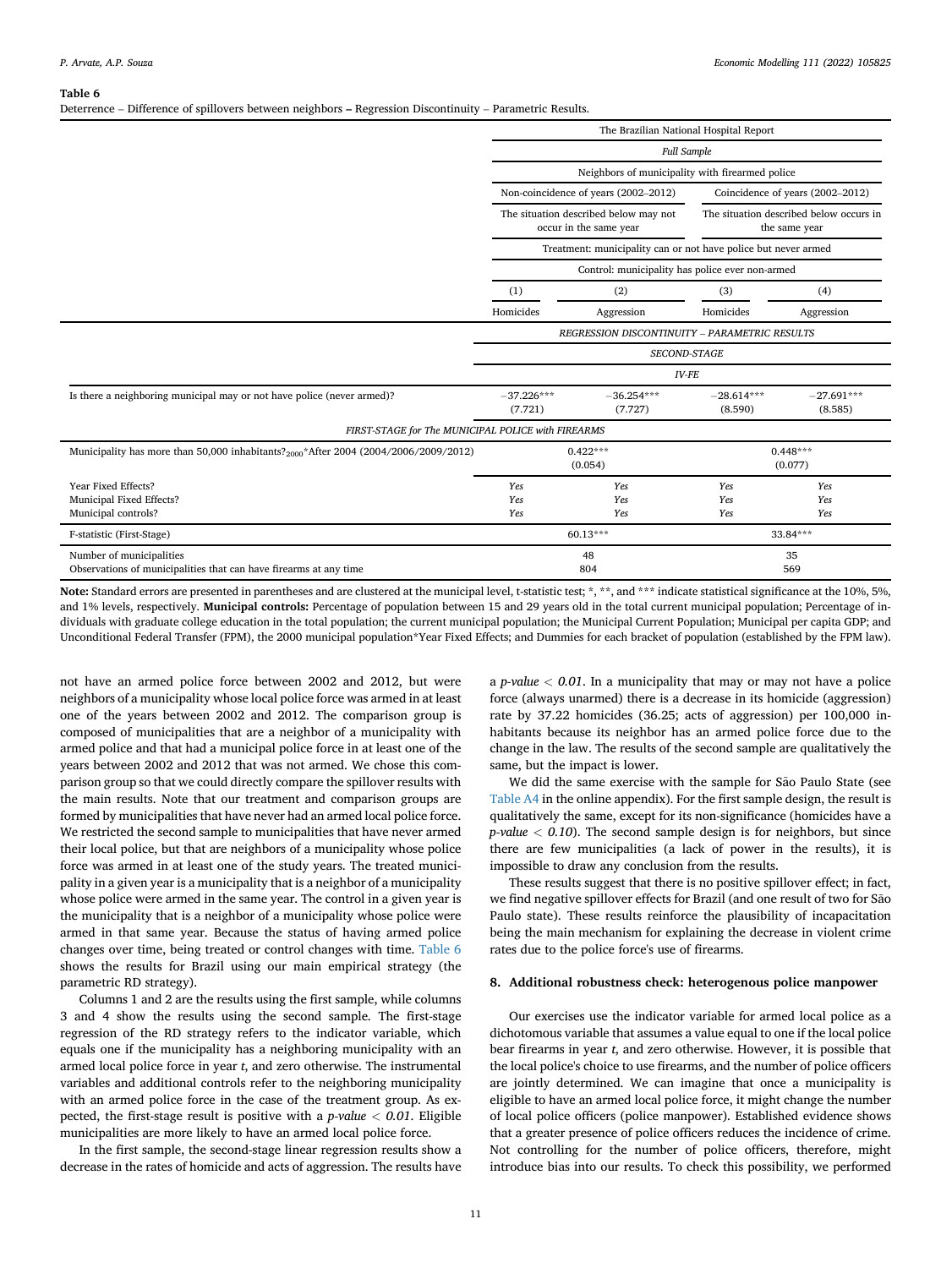<span id="page-11-1"></span>Heterogeneous Police Manpower – Non-metropolitan municipalities with police – Regression Discontinuity – Parametric Results.

|                                                                                                         | The Brazilian National Hospital<br>Report                       |                                                         |  |  |
|---------------------------------------------------------------------------------------------------------|-----------------------------------------------------------------|---------------------------------------------------------|--|--|
|                                                                                                         |                                                                 | <b>Full Sample</b>                                      |  |  |
|                                                                                                         | (1)                                                             | (2)                                                     |  |  |
|                                                                                                         | Homicides                                                       | Aggression                                              |  |  |
|                                                                                                         |                                                                 | <b>REGRESSION DISCONTINUITY</b><br>- PARAMETRIC RESULTS |  |  |
|                                                                                                         |                                                                 | <b>IV-FF</b>                                            |  |  |
|                                                                                                         |                                                                 | <b>SECOND-STAGE</b>                                     |  |  |
| Is there a municipal police force with firearms?                                                        | $-118.793***$<br>(18.031)                                       | $-123.553***$<br>(18.455)                               |  |  |
| Police manpower                                                                                         | $-0.023$<br>(0.022)                                             | $-0.027$<br>(0.022)                                     |  |  |
|                                                                                                         | FIRST-STAGE for The<br>MUNICIPAL POLICE with<br><b>FIREARMS</b> |                                                         |  |  |
| Municipality has more than 50,000<br>inhabitants? <sub>2000</sub> *After 2004 (2004/2006/2009/<br>2012) | $0.165***$<br>(0.020)                                           |                                                         |  |  |
| Year Fixed Effects?                                                                                     | <b>Yes</b>                                                      | <b>Yes</b>                                              |  |  |
| Municipal Fixed Effects?                                                                                | <b>Yes</b>                                                      | <b>Yes</b>                                              |  |  |
| Municipal controls?                                                                                     | <b>Yes</b>                                                      | <b>Yes</b>                                              |  |  |
| F-statistic (First-Stage)                                                                               |                                                                 | 62.55***                                                |  |  |
| Observations                                                                                            |                                                                 | 3004                                                    |  |  |
| Number of municipalities                                                                                |                                                                 | 839                                                     |  |  |

Note: Standard errors are presented in parentheses and are clustered at the municipal level, t-statistic test; \*, \*\*, and \*\*\* indicate statistical significance at the 10%, 5%, and 1% levels, respectively. Municipal controls: Percentage of population between 15 and 29 years old in the total current municipal population; Percentage of individuals with graduate college education in the total population; the current municipal population; Municipal per capita GDP; and Unconditional Federal Transfer (FPM), the 2000 municipal population\*Year Fixed Effects; and Dummies for each bracket of population (established by the FPM law).

the same exercises for our main sample, adding the number of municipal police officers reported by the municipalities as a control. [Table 7](#page-11-1) presents the results.

The linear results of [Table 7](#page-11-1) are similar to our main results. After the presence of municipal police manpower was controlled, we found similar magnitudes for the effect of armed police on a reduction in violent crime.

## <span id="page-11-0"></span>9. Conclusions

We estimated the effect of armed police on violent crime using a quasi-natural experiment in Brazil. In 2003, Brazilian legislators approved a law that regulated the use of firearms by municipal police. The law established that non-metropolitan municipalities with 50,000 or more inhabitants are allowed to have a local police force that carries firearms. We used the discontinuity of the population eligibility criterion as a source of exogenous variation of firearm possession to determine the treatment status. We used a parametric RD methodology and found that non-metropolitan municipalities with a local police force that is armed show a significant reduction in violent crime (homicides and acts of aggression).

There are at least two reasons why these findings contribute to the literature. First, the study adds to findings on the effect on crime of the use of equipment by the police. The introduction of new police strategies, such as "hot spots" and "problem-oriented policing", has recently been investigated (see Chalfi[n and McCrary, 2017](#page-12-21)). These strategies have been

found to reduce criminality. No investigation has ever been carried out and documented in literature, however, comparing the effect on violent crimes of having armed police: whether homicides and/or acts of aggression reduce as a consequence. If we consider the arms that are common to any police force in the world, and the equivalent in military equipment, we found robust evidence of the effects of the police carrying arms that was not found in the literature dealing with (de)militarization ([Bove and Gavrilova, 2017](#page-12-9); [Harris et al., 2017;](#page-12-10) [Olugbenga, 2017;](#page-12-11) [Low](#page-12-12)[ande, 2020\)](#page-12-12). Authorities in several countries in the world question whether their police should carry firearms or not. Our investigation is a positive answer to attempts by the police to introduce new equipment as the solution for violent crimes: there is a reduction in homicides and acts of aggression. Second, we obtain evidence in the main channel that might suggest an explanation for our findings (Chalfi[n and McCrary, 2017\)](#page-12-21): incapacitation. We also investigate the expansion of violent crimes in municipalities that are neighbors of municipalities in which the police are armed, and we observe no deterrence effect.

Most of the quasi-experimental exercises are in a specific locality or city and therefore have less external validity (e.g., [Di Tella and Schar](#page-12-17)[grodsky, 2004;](#page-12-17) [Draca et al., 2011;](#page-12-18) [Adda et al., 2014\)](#page-12-26). Our quasi-natural experiment is for a group of small and medium-sized cities outside metropolitan areas, which provides it with greater external validity that can help in the application of a generalized policy design.

Some caveats are worth mentioning. First, our exercises compare municipalities with an armed municipal police force with municipalities with an unarmed municipal police force. The results, therefore, are conditional upon municipalities having a municipal police force. There are two choices. First, the municipality chooses whether to have (or not have) a municipal police force. Second, the municipality has the (restricted) choice of having (or not having) an armed municipal police force. We can address the potential endogeneity problem of the second choice, but we do not address the first choice. Our results should be interpreted as the effect of armed police in those municipalities that choose to have a municipal police force.

Second, we use the population eligibility criterion in the parametric RD strategy as an instrumental variable for the possession of firearms. Thus, the results are the local average treatment effects in those municipalities that introduced an armed local police force due to the change in the law and that have population sizes near the cut-off value of 50,000 inhabitants (small and mid-sized non-metropolitan municipalities).

Third, like previous studies on police presence, our study tries to disentangle the effects of incapacitation or deterrence on reductions in crime. Correct identification of these mechanisms is one of main challenges of criminology literature (Chalfi[n and McCrary, 2017](#page-12-21)). We find negative spillover effects in neighboring municipalities. Municipalities that are neighbors of municipalities that started to arm their local police show a greater reduction in crime rates than unarmed municipalities, all of whose neighbors have armed local police forces in Brazil. Without fully ruling out other deterrence mechanisms, the results suggest that the incapacitation mechanism plays a role in reducing crime.

## Declaration of competing interest

CNPq – Brazilian National Council of Research Grant number 481645/2013-6.

#### Acknowledgement

We thank editor, co-editor, reviewers for their constructive comments, and Bruno Schiavo which has greatly helped us to improve the paper. The collection process of retrospective information was financed by the Brazilian Federal Bureau of Research (the Brazilian National Council for Scientific and Technological Development – CNPq – Grant no. 481645/2013-6).